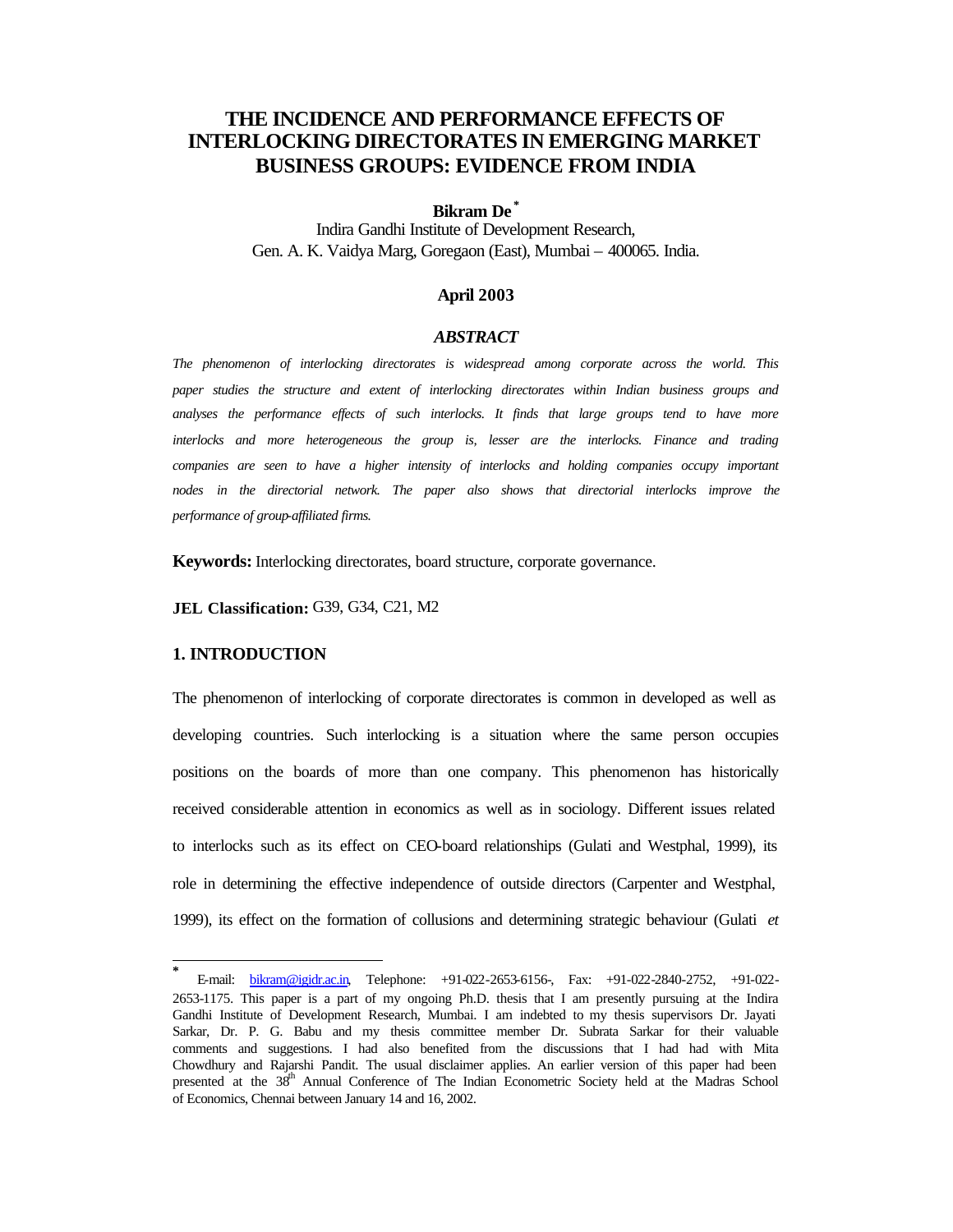*al.* 2000), and its role in information sharing and corporate acquisitions (Haumschild and Beckman, 1998), have been studied. Given that all these aspects related to interlocking have important implications for the structure and effective functioning of company boards, which in turn have an important role to play in corporate governance and company performance (Hermalin and Weisbach, 2000), the issue of interlocking assumes significant importance.

The objective of this paper is to look at the incidence of interlocking directorates in Indian business groups and to examine the effects of such interlocking on the performance of group affiliated companies. To my knowledge, this would be the first systematic study of interlocking directorates in Indian business groups and among the very few studies that exist with respect to developing and emerging economies [Lincoln *et al.* (1992), Keister (1998), Khanna and Rivkin (2000)]. Additionally, an important contribution of this study is that unlike earlier studies that have examined the effect of just the incidence of interlocks on company performance, my study goes a step further and estimates the relationship between performance and *magnitude* of interlock intensity. In the process, I have developed several measures of the magnitude of directorial interlocks for groups and companies.

 The phenomenon of interlocking directorates is particularly relevant for business groups. Business groups are sets of companies that are most often under common ownership and management but in most cases, retain separate legal identities of their own. Under such a set up, there exist dense networks of all kinds of intercorporate ties among affiliated firms belonging to the same business group [for examples, see Granovetter (1995), Khanna and Palepu (2000) and Kali (1999)]. One such source of ties is in the form of interlocking directorates. With business groups being historically a dominant form of organization in India and interlocking being an inherent characteristic of such groups (See Mehta, 1955), these become natural candidates for the analysis of interlocking directorates.

A review of the existing theoretical and empirical literature on interlocking directorates reveals that there is a range of views with regard to the extent to which interlocking matters in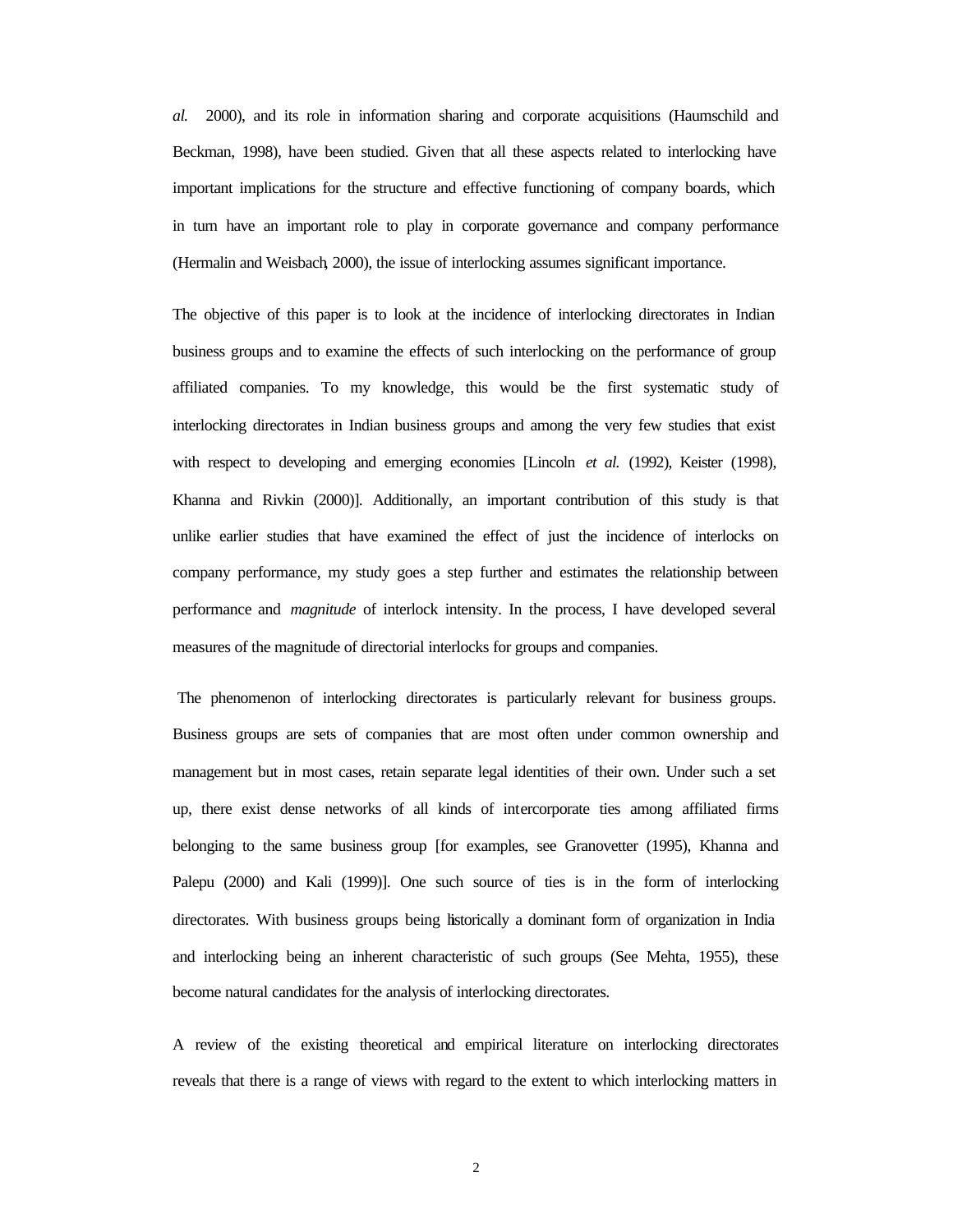company performance. Following Koening, *et al.* (1979), one can identify four specific models, all of which outline how interlocking impacts on the performance of companies. On one extreme, the *management control model* downplays the role of board interlocks and other board structures and emphasises that managers take the most important decisions and as such, are unaffected by the opinions of the board. The *reciprocity model* works when two or more firms cooperate on a matter of mutual interest with Interlocking of directorates being one of the ways in which this reciprocity is brought about. The proponents of the *finance control model* postulate that contrary to the Berle and Means (1932) paradigm of the independent firm that relies more on its own capacity to grow and evolve, firms depend on a dense network of intercorporate ties, especially with financial institutions as they are the principal providers of finance. Finally, the *class hegemony model* proposes that interlocking directorates are more a means of ensuring inter-organisational elite co-opitation and co-operation (Patrick, 1974) than anything else and are thereby, "socially embedded" (Granovetter, 1985). Along with these models, the other two primary motives for interlocking documented in the literature are the *information exchange motive* and the *control motive*. The former refers to the sharing of important information relating to new policies, trade secrets and practices among firms that are parties to the interlock, that could lead to better performance (see, for example, Haumschild and Beckman, 1998). The control motive, on the other hand, points to the existence of interlocks as a controlling device.

The majority of the research on interlocking directorates has been with respect to developed countries like US, Japan, Germany, Belgium. The studies for the US have pointed to a *citybased* network of interlocking. [Koening, *et. al.* (1979), Allen (1974)], being partially consistent with the class hegemony model. Some other studies have found a decline of interlocking over time (Dooley, 1969), although Allen (1974) in support of the finance control model, finds an increase in the extent of financial interlocks maintained by non-financial firms. In the case of Japan, Lincoln, *et. al.*(1992) obtain a positive relation between interlocks and firm performance for Japanese *Keiretsus*.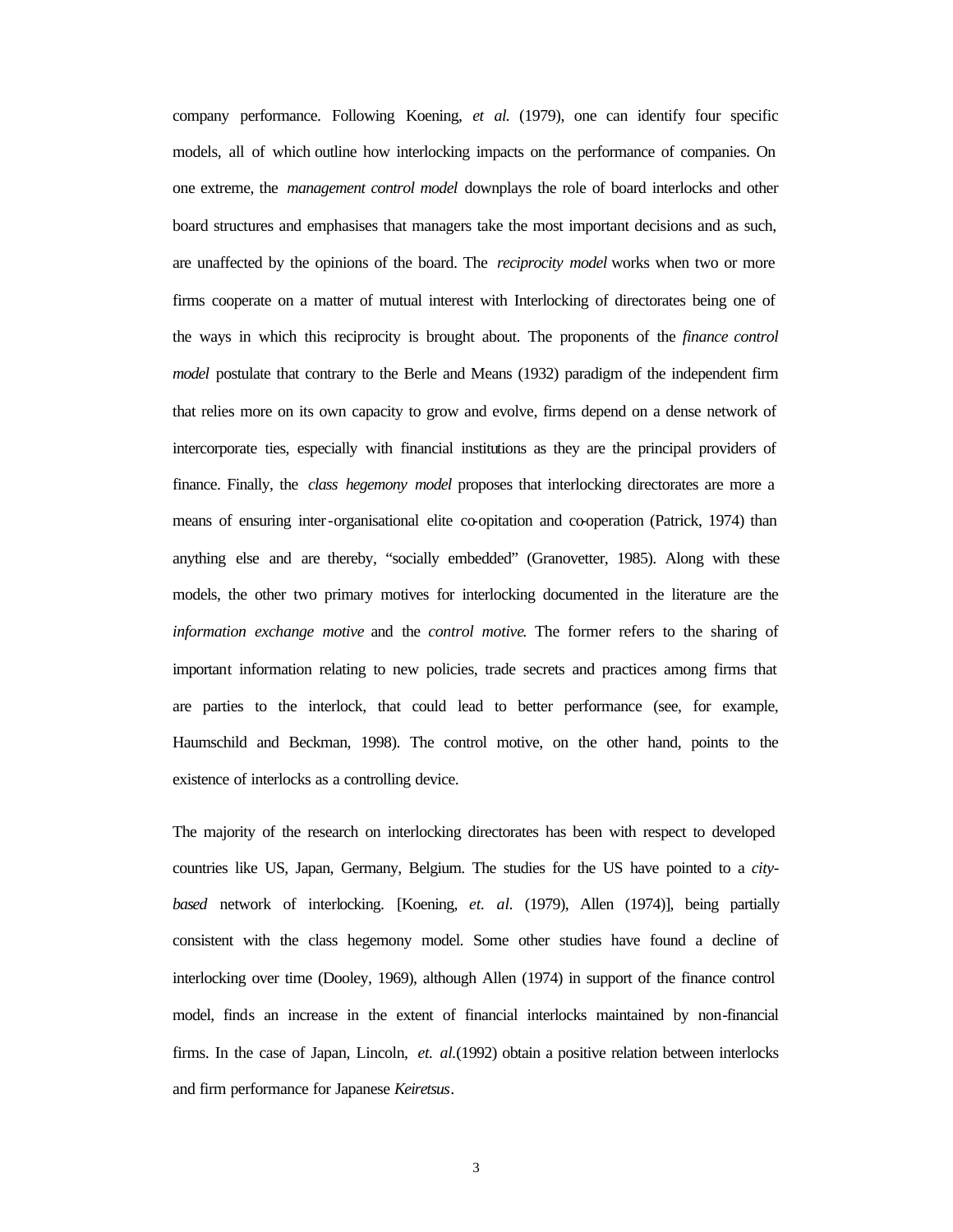The work done on interlocking for developing and emerging economies has mainly been in the context of business groups. For companies belonging to Chinese groups, Keister (1998) shows a positive relationship between interlocks and firm performance and finds that information sharing was the prime mover behind directorial interlocks. Khanna and Rivkin's (2000) study on Chile has shown that if two companies have interlocking directorates, then the likelihood of them belonging to the same business group is larger.

Although India is an emerging economy and despite the predominance of large business houses in its corporate sector, not much rigorous and systematic work exists as of now that studies the extent and incidence of directorial interlocks in Indian business groups and its possible impact on company performance. The only exception in this regard is a study in the fifties (Mehta, 1955), which examined interlocking at the time when managing agency system was prevalent and there was a dearth of managerial talent. Over the years, notwithstanding important institutional and economic changes, the importance of ties among group-affiliated firms such as directorial interlocks have continued to persist and retain its relevance (for example, see Khanna and Palepu 1999). Also, with the onset of globalisation in recent years, as corporate reform initiatives have gained momentum, the role of the board of directors and the issue of directorial interlocks have started receiving renewed attention [see for example, the Kumar Mangalam Birla Committee Report (Birla, 2000) and the CII Report on Corporate Governance (CII, 1998)]. It is in this context that the present study becomes particularly relevant.

The rest of the paper is structured as follows. The next section lays out the data and methodology. In the third section, I portray the nature and extent of directorial interlocks in Indian business groups. The fourth section presents the estimation results showing the performance effects of interlocks and discusses the results. The fifth section concludes. All the tables and figures referred to in this paper are collected in the appendix.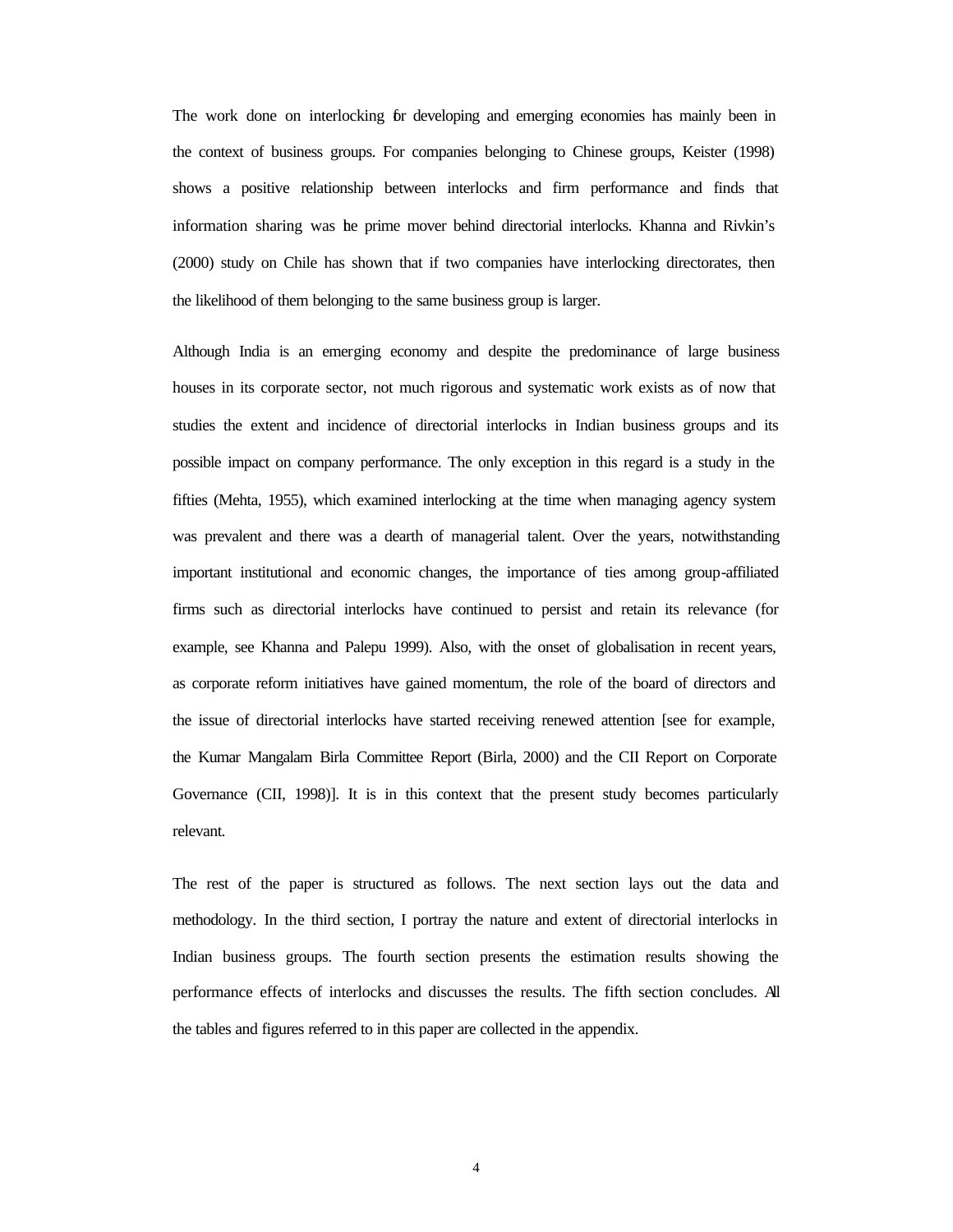### **2.DATA AND METHODOLOGY**

My primary data source is the Prowess Database produced and maintained by the Centre for Monitoring Indian Economy Private Limited and it contains firm level information on various characteristics such as financial and performance variables, information relating to ownership groups, constitution of boards of directors, industry classifications, etc. The period for which the data has been taken is 1999-2000. The sample chosen for my analysis consists of companies belonging to the Top 50 business houses. Data on boards of directors as well as other firm level information was compiled as they stood at the end of March 2000.

In generating the dataset on directorial interlocks, a list was first prepared for the companies belonging to each of the Top 50 business houses, which totalled 895 companies. Some business houses that had undergone splits or had functional subgroupings but listed in Prowess as intact were also taken care of by listing the subgroups as separate groups, thereby obtaining 89 business groups. In many of the cases, the initials of the directors were given in Prowess instead of the full names. In these cases, the full names were obtained by making personal telephonic calls to the company head offices and from the company websites.

After generating the data on director names and company affiliations, I took the names of all these companies group-wise and counted the number of times each name oc curred inside each of the groups. Using this data, I calculate three measures of directorial interlocks, namely (i) *Group\_interlock,* (ii) *Co\_interlock,* (iii) *Normal\_interlock*.

These measures are calculated in the following manner. Let a business group  $G_i$  have  $n(G_i)$ companies in it denoted by  $j = 1, 2, ..., n$  (G<sub>i</sub>). Let the *jth* company (j  $\tilde{I}$  G<sub>i</sub>) have  $D_j$  directorial positions in it. Let the number of directors occupying positions on the boards of all the companies be *P*. *Group\_interlock* is then calculated as:

$$
(Group\_int\,erlock)_i = \frac{P}{\sum_{j=1}^{n(G_i)}}\tag{1}
$$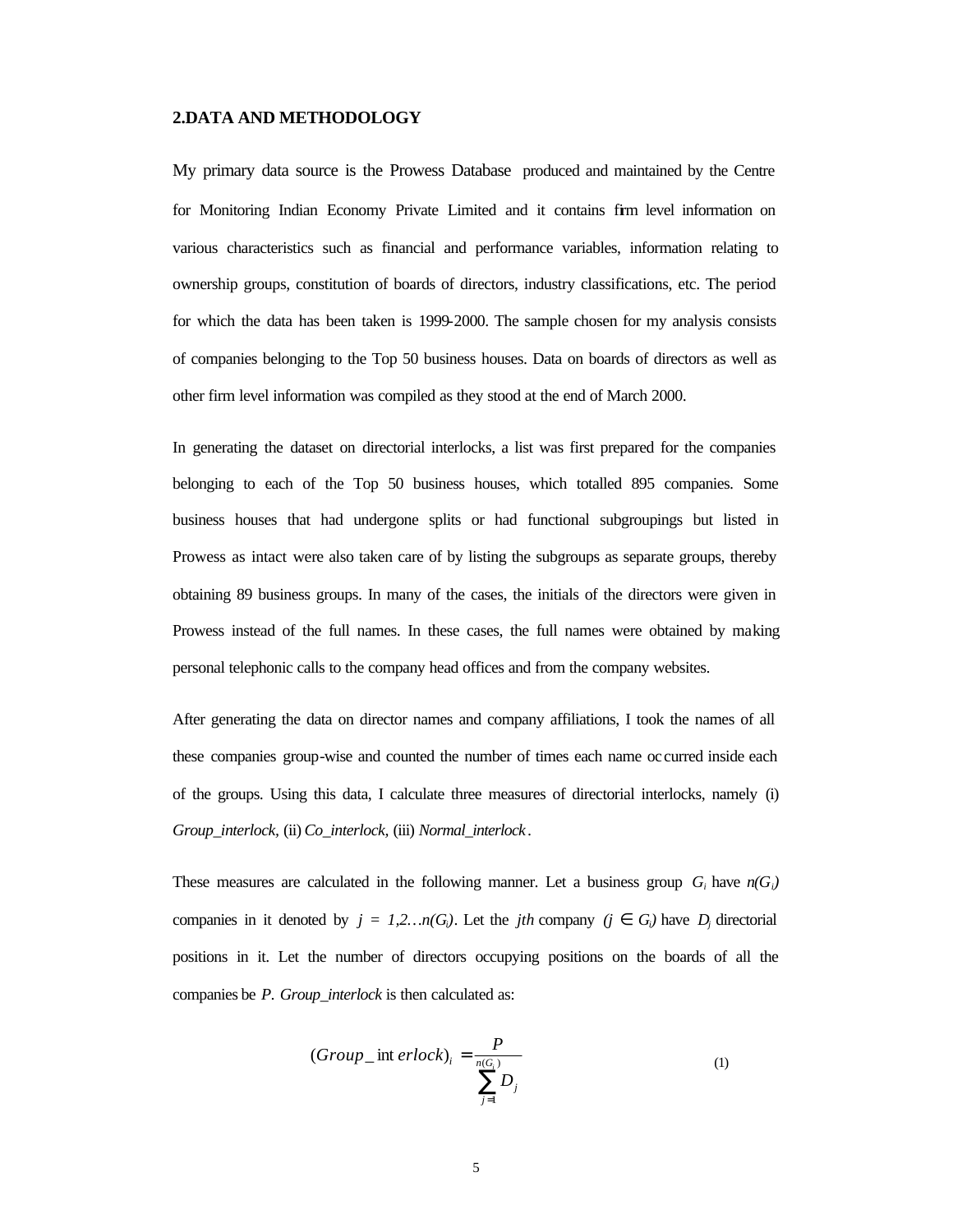*Co\_interlock* or the company-wise measure of interlocks is calculated in the following manner. Let the persons occupying directorial positions on the board of the *jth* company be denoted by  $M^j_k$  ( $k = 1, 2...D_j$ ). Let us assume that the  $k^{th}$  person also occupies positions on the boards of *N<sup>k</sup> other* group companies (one position in one company). Then, *Co\_interlock* is given by:

$$
(co \text{ int } erlock )_j = \sum_{k=1}^{D_j} N_k \tag{2}
$$

From these two measures, I derive the following proposition:

**<u>Proposition:</u>** The probability of a company  $j$   $[j\mathbf{\hat{I}} \ G_{\rho} \ j=1,2...n(G_{\rho})]$  belonging to a business *group* G<sub>*i*</sub> being interlocked with other companies in the group ( $k$   $\tilde{I}$  G<sub>*i*</sub>  $k$  =1,2…n(G<sub>*i*</sub>);  $k$  <sup>1</sup> j) *is weakly increasing in the size of its board of directors when the group size remains fixed*  and it is weakly increasing in the group size when the board size remains fixed.<sup>1</sup>

From the proposition, it becomes evident that *Co-interlock* depends on board size and group size. To correct for this dependence, I normalise this measure by the board size and group size. This normalised measure *Normal\_interlock* is calculated as follows:

$$
(Normal\_int\;erlock)_j = \frac{(Co\_int\;erlock)_j}{D_j[n(G_i)-1]}
$$
\n(3)

Theoretically*,* 0 *<* (*Group\_interlock*)*<sup>i</sup> £* 1. The extent of directorial interlocks within the group  $G_i$  declines as the magnitude of  $(Group\_interlock)_i$  increases. The second measure satisfies the condition 0 *£* (*Co\_interlock*)*j £ Dj*[*n*(*G<sub>i</sub>* $)$  –1] and its value increases as the number of directorial interlocks of company *j* rises. It should be noted that the measure *Normal\_interlock* measures the intensity of interlocks, lies between 0 and 1 and increases as

<sup>&</sup>lt;sup>1</sup> See Appendix for proof.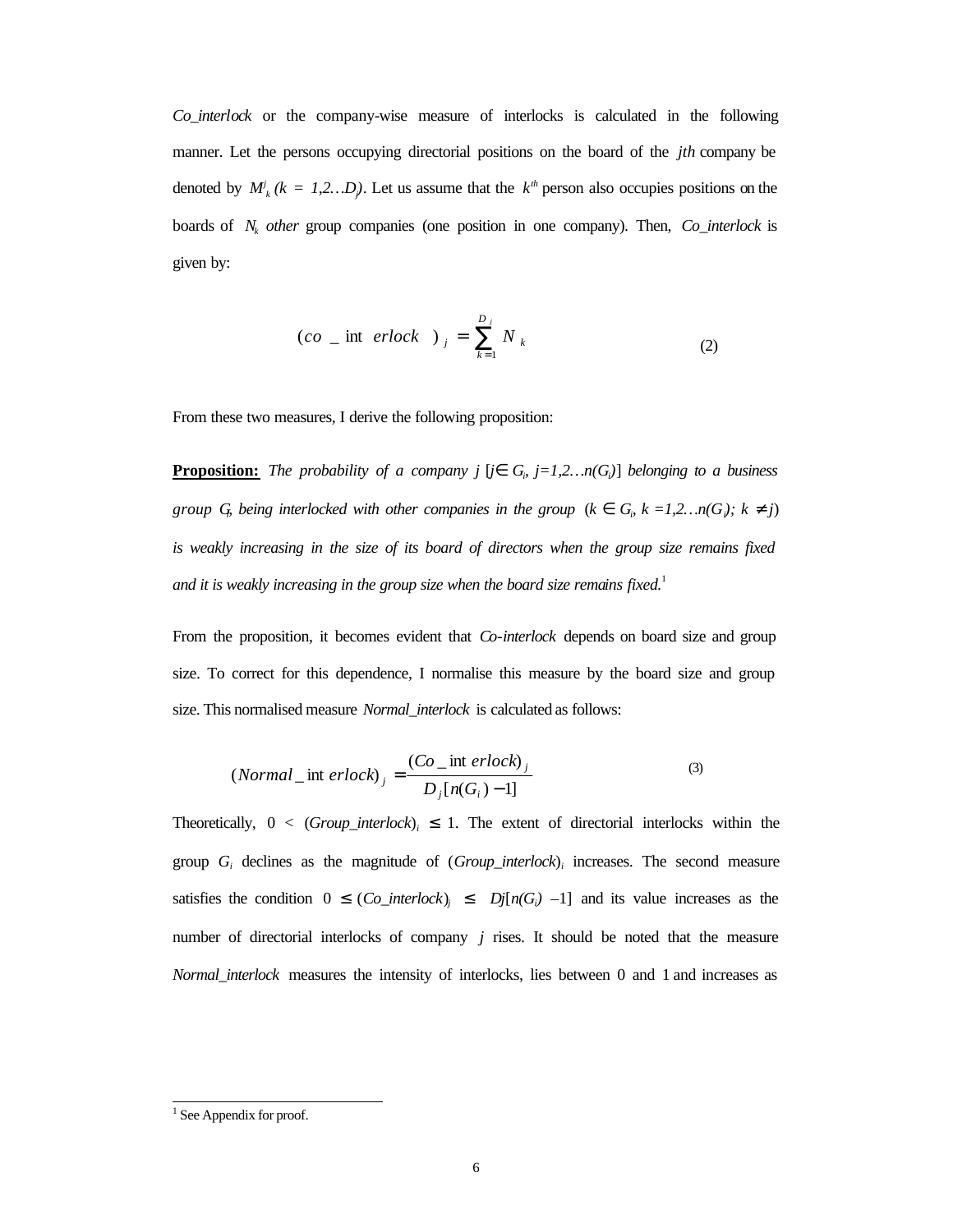the intensity of interlocks rises. The final measure is the one that I use in the regression analysis<sup>2</sup>.

# **3. INCIDENCE OF DIRECTORIAL INTERLOCKS**

This section examines in detail the incidence of directorial interlocks and brings out some basic features exhibited by interlocking directorates in Indian business groups. Tables 2 and 3 and Figures 1 and 2 summarise the basic findings with respect to company interlocks, board size and group size and group interlocks, group size and group diversification. The weighted averages in the tables are computed by using the number of companies in the groups as a proportion of the total number of companies in the size class as weights. Several interesting facts are evident from the tables. The magnitude of the *Co\_interlock* measure increases as the board size and group size rise. This is demonstrated by an increase in the *Co\_interlock* variable as one moves down Table 2 towards higher size classes. These two findings are in line with the proposition of Section 2.

Table 3 points to some other interesting facts. It shows that the extent of interlocks within groups increases as the group size rises. This is demonstrated by the fact that as one moves towards higher size classes, the value of the *Group\_interlock* variable declines. It should be noted that in the way the variable *Group\_interlock* is defined, a decline in the value of *Group\_interlock* implies an increase in the extent of interlocks. The other interesting result from this table concerns the relationship between group heterogeneity and group interlock. For each of the business groups in my sample, the heterogeneity is computed by dividing the number of distinct two digit-industry classifications (by Prowess) by the group size and I call this measure as G\_Het. It is obvious that this value lies between zero and one and heterogeneity of the group increases with an increase in the value of the number. It can be

l

<sup>2</sup> In graph theoretic terms, the measure *Co\_interlock* is the sum of the *In-degree* and *Out-degree* of each of the nodes of the graph that has the companies as the nodes and the interlock ties as the links. Each business group is conceived as a graph in this framework. However, in this paper, the direction of the ties could not be ascertained (i.e., the *In-degree* and *Out-degree* could not be separated out because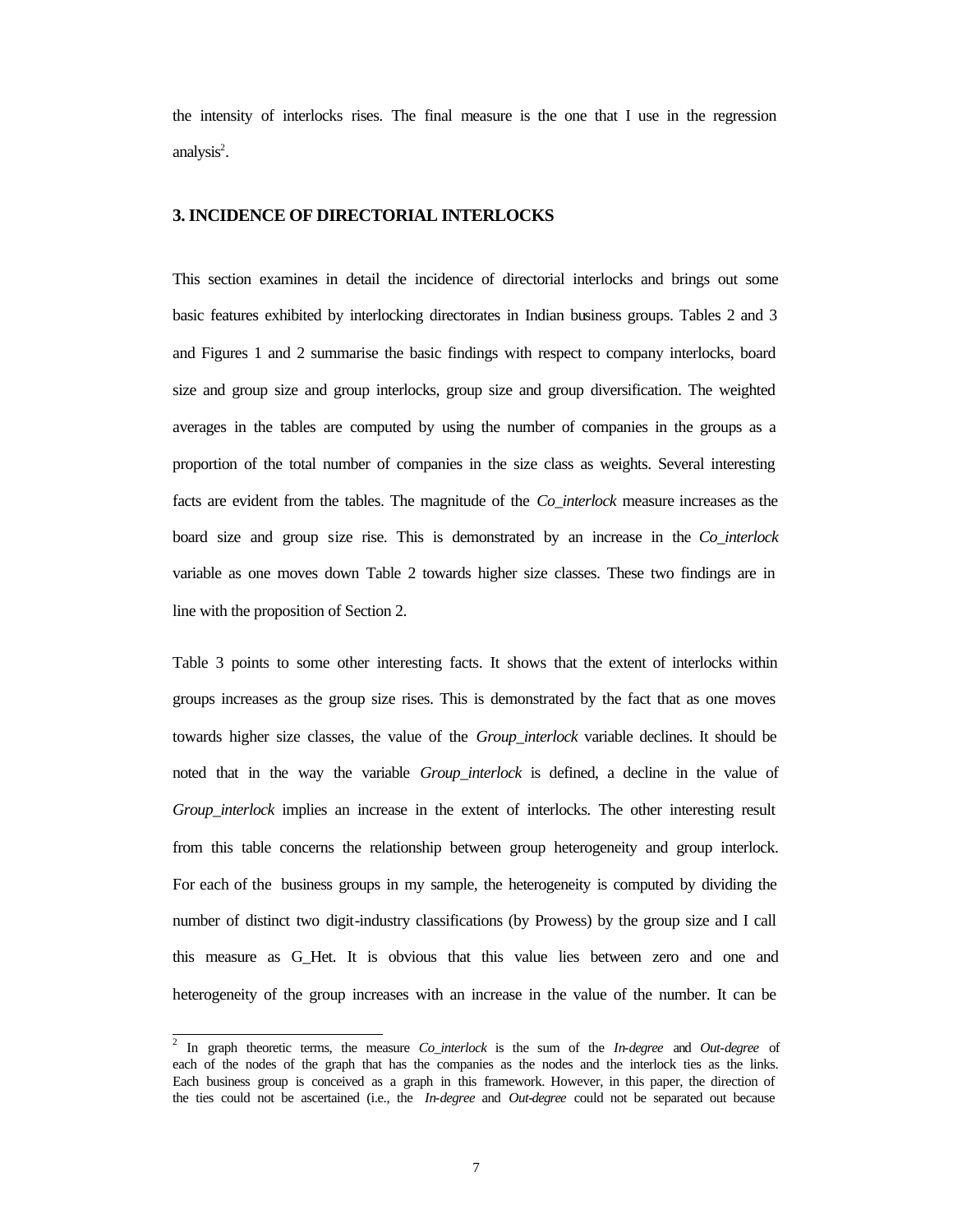seen from Table 3 that as the heterogeneity of the group rises, the value of the variable *Group\_interlock* increases, indicating a decline in the extent of interlocks within the group. This is an interesting finding in the sense that it points to the existence of "related industry interlocks", with possible synergy effects from specialisation, thereby activating the information-sharing motive

To analyse whether interlocks are more in companies having a particular line of business, I classified companies as finance companies, trading companies and others. I then ranked companies within each business group according to the values of *Normal\_interlock* in a descending order and looked at the activities of the first three companies in the ranking for each of the groups. The results are shown in Table 4.

It is evident from the table that the number of business groups in which at least one finance company figured among the top 3 is the highest. The number of business groups in which at least one trading company figured among the first three companies is also quite large. Interestingly, in all except for 6 business houses, all the finance and trading companies among the first three companies belonging to each business group had boards of directors that were relatively small. In fact, but for these 6 cases, all the finance and trading companies have board sizes that are smaller than the mean board sizes for the groups. Thus, the high values of *Co\_interlock* for these companies is more a result of higher interlocks that the board members maintain with other group companies than a result of large board size. This is an indication of interlocks being used primarily for control purposes because finance companies are in charge of financing the group companies and the more important persons (persons occupying positions on a large number of boards) sit on the boards of these companies. Many a times, the finance companies are also the holding companies of the respective groups and hence important members sit on their boards, so that they can retain control of the other group companies through the provision of finances.

l

the decomposition of the board into inside and outside directors or executive and non-executive was not available for most companies in the sample.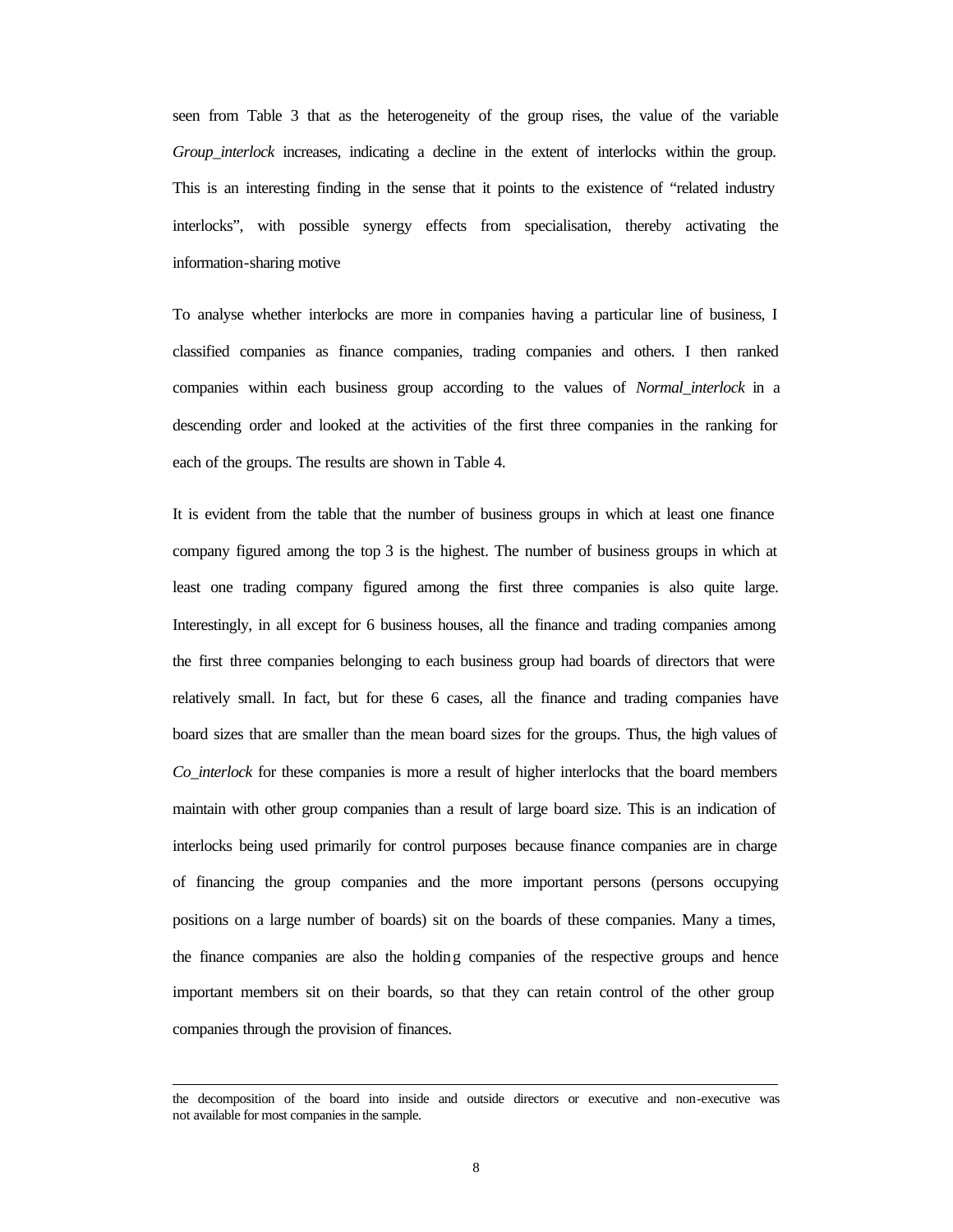The possible reason that trading companies feature high in the list is that in many cases, they were also among the oldest companies in the group. By virtue of being among the oldest as well as the holding companies of the groups in some cases, the more important persons including the family members and promoters occupied positions in their boards.

An analysis was also carried out to study the relationship between the age of the business house and the value of the *Group\_interlock* variable for the group (Table 5). For this I have taken the age of the oldest company of the group as a proxy to measure the age of the business group. It was expected that older groups would be having greater extent of interlocks because of the strong foothold that they had created for themselves and since family control was expected to be more predominant for older groups. The results do not, however, support this. The table as also the scatter plot in Figure 3 show that there is no systematic pattern between the age of the group and the value of *Group\_interlock.* Thus, interlock ties seem to be ubiquitous in business groups, old or new.

Another interesting feature of business groups in India as well as abroad is the presence of a holding company. A holding company is one that owns more than 50% of the stocks of the other group companies. It is through these holding companies that the promoters in most of the cases exercise control over the other group companies. It is expected that in most of the cases, the more important family members and close associates of the family members will be sitting on the boards of the holding companies. Thus, it is also expected that the holding companies in any group would be interlocked with other group companies via directorial ties. For exposition purposes, I have considered the interlocking pattern of the holding company of the Tata Group, Tata Sons Ltd. and the picture is presented in Figure 4.

Figure 4 shows the interlock structure of the holding company of the Tata Group, Tata Sons Ltd. with eighteen directors on its board, with other group companies. In the figure, each of the lines connecting Tata Sons Ltd. to the other group companies depicts one common director between the two companies. The other common directorships between the other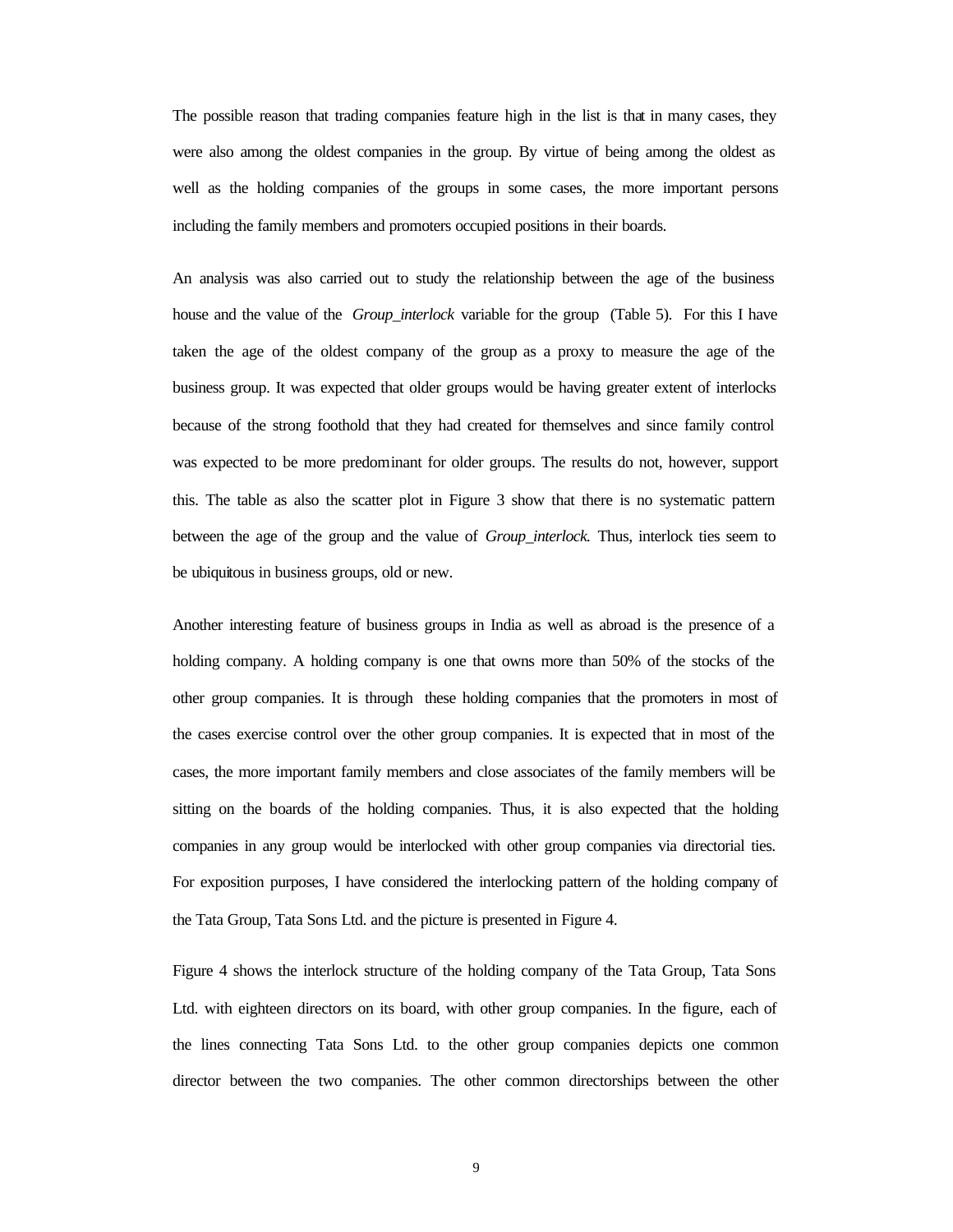companies are not shown in the figure in order to prevent the figure from getting cluttered. The pattern that emerges follows the expected lines. We find a dense network of interlocks. However, this seems to be the pattern for older groups and larger groups because the entrenchment motive is likely to be stronger for them than for smaller and newer groups.

## **4. PERFORMANCE EFFECTS OF DIRECTORIAL INTERLOCKS**

This section presents an econometric estimation of the performance effects of interlocks with respect to the sample of group-affiliated companies chosen for this study.

#### *4.1 The Model and Variables*

For the estimation, I conduct the analysis by regressing company performance on a variable measuring the extent of interlocks, controlling for other factors that may influence performance. As stated in Section 2, I use the normalised measure of interlock, *Normal\_interlock* (denoted by N\_LOCK) as my variable of interest to measure the magnitude and intensity of company-wise directorial interlocks. The measure of performance that has been used in the analysis is the Return On Assets (ROA) for the year ending March 2000.

The standard way in which performance has been measured in the literature on interlocks is productivity per worker. However, I take ROA as a measure of company performance as has been used in some other studies [Khanna and Palepu (1999)]. ROA is defined as (Profits before interest and taxes net of non recurrent expenditures/Total Assets) and calculated with Profits before tax and interest because in India, the tax treatment is not uniform across companies and non-recurrent expenditure has been deducted from it because the accounting procedures followed are also non uniform. Market based measures such as Tobin's Q and Market to Book Value Ratio have not been used because these figures are available only for listed companies. Since business groups contain a large number of unlisted companies as well, usage of these measures would have meant a drastic reduction in the number of observations and hence, would have given rise to problems of interpretation, more so because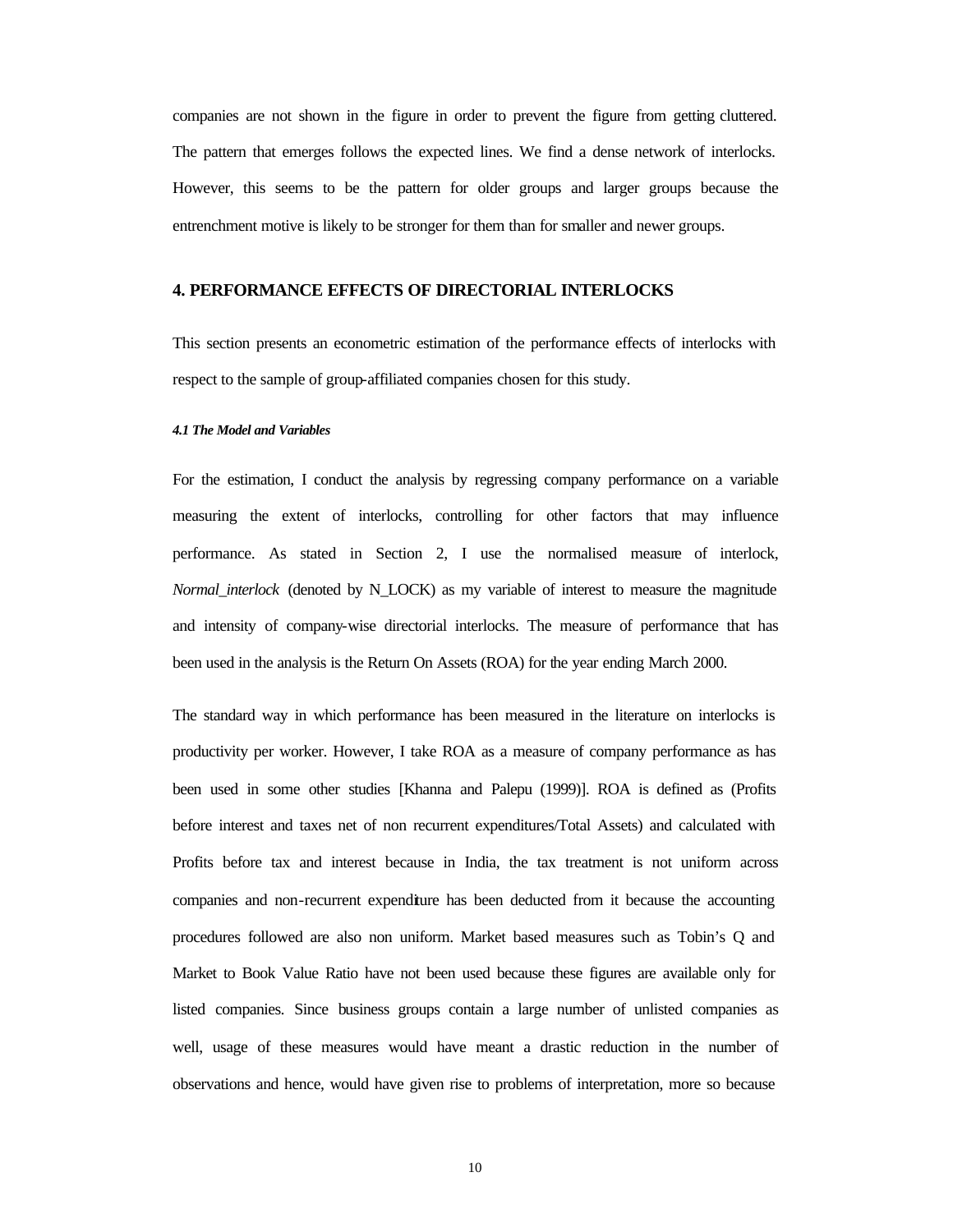many of the unlisted companies within the groups consist of trading and finance companies that have a high degree of directorial interlocks.

Given that several other company characteristics can also affect performance, I consider a host of control variables in the estimation. The control variables used are log of sales (LSALES), age of the company (AGE), export intensity (EXPINT), depreciation intensity (DEPINT), R&D intensity (RDINT), advertising intensity (ADVINT), leverage (LEVG), proportion of loans from other group companies (LO\_GR), heterogeneity of the group to which the company belongs (G\_HET), industry dummies (IND1…IND20), a dummy to indicate if the company is diversified or not (DIV) and a dummy to indicate a finance company (FINANCE). A dummy variable is taken to indicate listed companies (LIST), and to control for the fact that many listed companies are not frequently traded and hence may not be subject to external market pressures in a significant way, I have taken the relative number of days on which the stocks of the companies had traded on the Bombay Stock Exchange and interacted with the LIST dummy to obtain a measure of effective listing (EFFLIST). The descriptions of the control variables are in the appendix.

It is likely that the companies that belong to a business group would be having some common elements, many of which would be unobserved. Ordinary Least Squares with a classical error structure cannot be used to capture this effect**.** In fact, as Moulton (1986) has pointed out, using OLS when group specific effects are present would result in low standard errors of the estimates, giving rise to the rejection of the null hypothesis, which would point to the presence of a significant relationship when no such relationship actually exists. Because of the presence of some variables that remain invariant across all firms in a group, a fixed effects model could not be used. So, I have used a random effects model. For the  $i<sup>th</sup>$  company in the j th group, the model is given as:

$$
(ROA)_{ij} = \beta_0 + \beta_I (N\_LOCK)_{ij} + X\delta + v_{ij}
$$
 (4)

The error structure of the model is the following.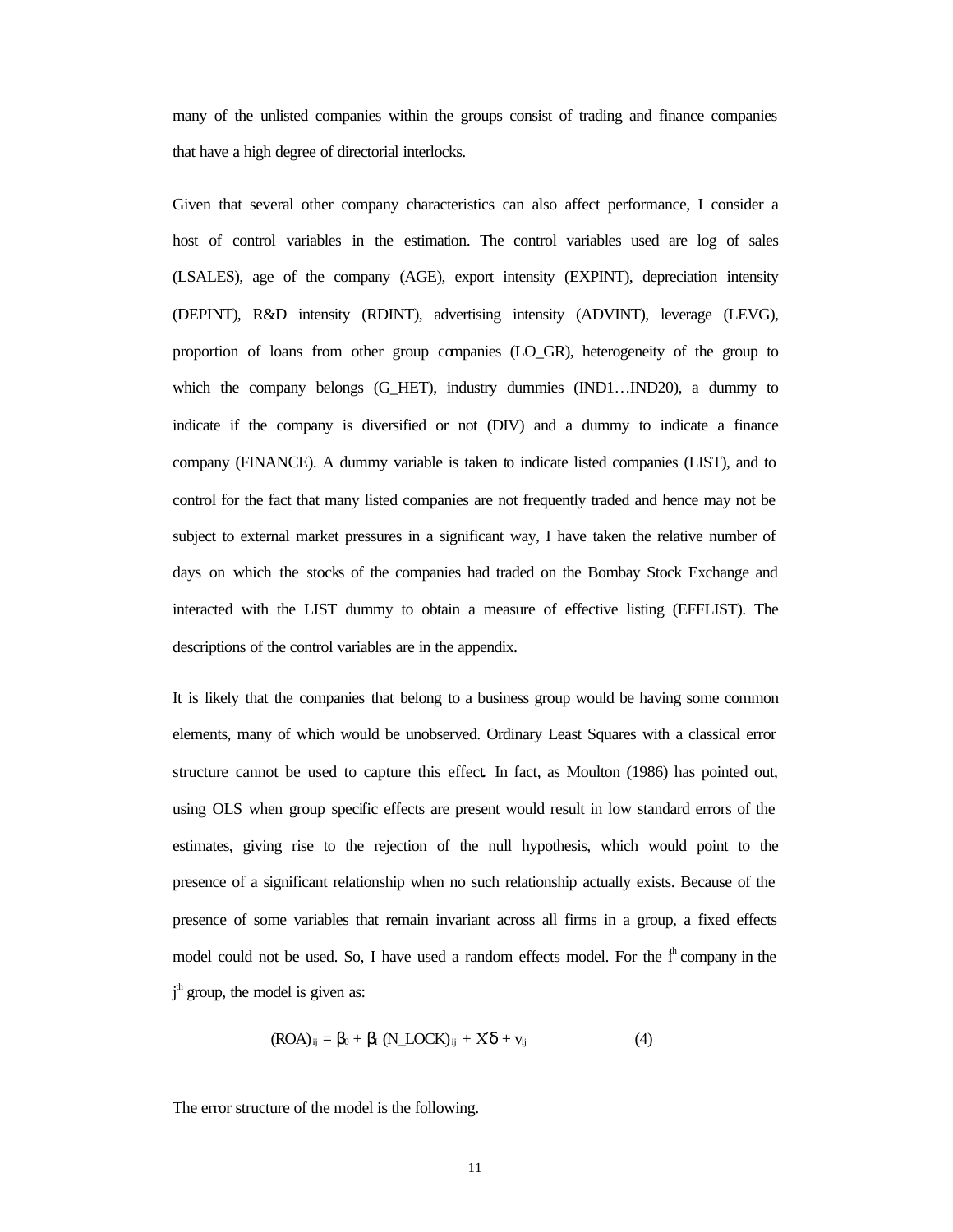$$
v_{ij} = u_{ij} + e_j \text{ with } u_{j} \sim N(0, \sigma_u^2), e_j \sim N(0, \sigma_e^2);
$$
  
\n
$$
Cov (u_{ij}, u_{kl}) = \sigma_u^2, \text{ if } i = k \text{ and } j = l. \text{ and } 0 \text{ otherwise;}
$$
  
\n
$$
Cov (e_j, e_l) = \sigma_e^2, \text{ if } j = l \text{ and } 0, \text{ otherwise;}
$$
  
\n
$$
Cov (u_{ij}, X_p) = Cov (e_j, X_p) = Cov (u_{ij}, e_j) = 0 \forall p, i \text{ and } j.
$$
\n(A.1)

Here,  $(ROA)_{ij}$  is the Return On Assets of the  $i<sup>th</sup>$  company in the  $j<sup>th</sup>$  business group as it stood at the end of March, 2000 and  $(N\_LOCAL)_{ij}$  is the normalised measure of interlock of the  $i<sup>th</sup>$ firm in the  $j<sup>th</sup>$  group; X is a matrix of observations on the control variables and  $\beta_0$ ,  $\beta_1$  and  $\delta$  are the coefficients to be estimated. The error term  $v_{ii}$  incorporates the fact that companies within a group are correlated but the correlation across groups is zero. Observations on all the relevant variables could be obtained for 608 firms on which the regression was based.

#### *4.2 Results and Discussion*

The summary statistics are presented in Table 6 and the results are summarised in the first panel of Table 7. The first observation is that the coefficient of N\_LOCK, 0.092 is significant at the 10% level and positive and thus, it implies a positive and significant effect of interlocks on performance. The more intensely the directors of a company are interlocked with other group companies, the better the company is seen to be performing in terms of the ROA. Hence, my results point to the fact that the negative effects of interlocks in terms of entrenchment and crony capitalism, if at all they exist, are outweighed by the gains from information sharing and better governance, giving rise to a positive net effect. This result is in line with earlier results obtained by Keister (1998) and Lincoln, *et. al.*(1992) for Chinese and Japanese business groups respectively.

With respect to the signs of the coefficients of the control variables, several interesting results are evident from the regression. We see that LIST has a negative and insignificant coefficient and so does EFFLIST, which shows that widely held, listed companies that are subjected to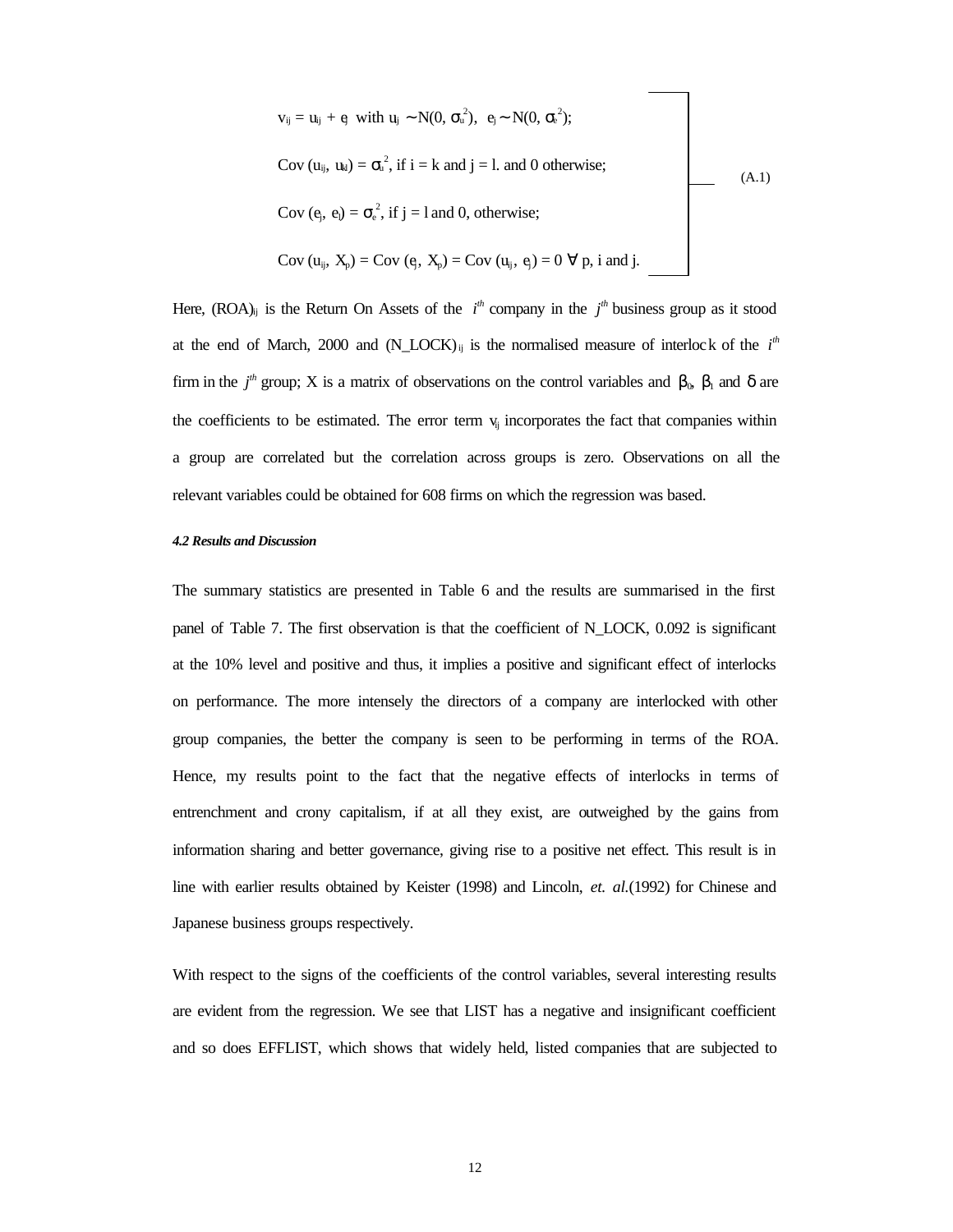the market forces are not, after all, doing a better job of governance and that closely held group-affiliated companies seem to be faring better.

Among the other variables, LSALES has a highly positive and significant effect on performance, showing that larger firms generally perform better than smaller ones. G\_HET, on the other hand, is seen to have a negative and significant effect on firm performance, showing that firms belonging to less diverse groups perform better than those belonging to the more diversified ones. This also supports the present endeavour of many Indian groups to shed many of their non-core businesses and move onto a more focused strategy.

Among the industry dummies, FINANCE is seen to be highly positively significant. Among the other industries, IND2 has a negative and significant effect on the ROA, indicating that companies belonging to agro-based industries performed worse than others and so did companies belonging to the textile industry (indicated by the negative and significant coefficient of IND6); IND16 has a positive and significant coefficient, indicating a higher ROA for companies in the electronics industry.

In the analysis undertaken so far, it has been borne out that the intensity of directorial interlocks has a positive and significant effect on firm performance. But, one also needs to consider the other two effects of interlocks that may be having a negative effect on firm performance. These two are the *decreasing returns to scale effect* and the *entrenchment effect.* The first effect is activated when a director holds positions in "more companies than he can handle", thereby affecting performance adversely. The other effect works when the interlocking is a result of placing family members and friends on the boards of directors of multiple companies without any consideration whatsoever for the efficiencies and capabilities of the concerned people, giving rise to "crony capitalism". This does not have the desired positive effects on company performance. Taking into account these two effects, it was expected that till a certain value of the interlock intensity, performance of companies would increase with increases in the intensity of interlocks, beyond which the negative effects would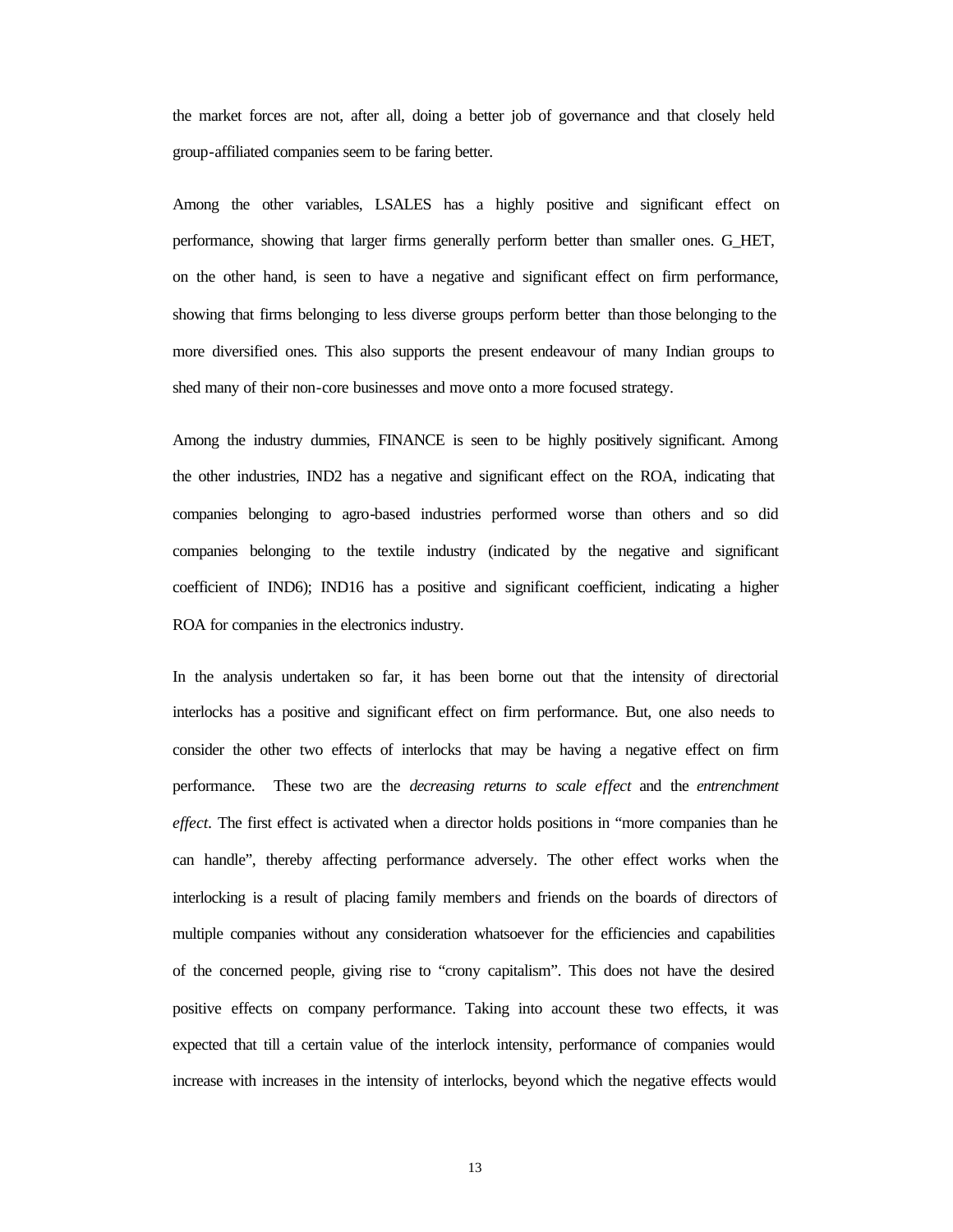start outweighing the positive ones, bringing about a decline in firm performance with successive increases in the intensity of directorial interlocks.

In order to test for the presence of these effects in the context of Indian business groups, I incorporated a quadratic term for N\_LOCK in the random effects model given by equation (4) along with N\_LOCK to examine the presence of any turning points in the interlock intensity – performance relationship. The regression results for the other variables were the same as they had been in the earlier regression but, the coefficients of N\_LOCK and (N\_LOCK)<sup>2</sup> turned out to be insignificant, thereby negating the existence of turning points in the relationship. The relationship, in fact, had a turning point in the N\_LOCK < 0 range and as such, was not relevant for my study because in my analysis,  $0 \le N$  LOCK  $\le 1$ . I had also tried to determine the turning points endogenously by employing a spline regression technique. I carried out the analysis using two spline variables created on N\_LOCK. The results, once again, pointed out the insignificance of the spline variables, thereby ruling out the existence of turning points for our sample. Thus, we find that in the present context, the positive effects of directorial interlocks outweigh the negative ones, giving rise to a positive relationship for our sample of companies.

Till now, the analysis had been carried out under the assumption that in the random effects model, the companies belonging to the same group would be having some commonality which would be captured by the error variance- covariance structure shown in  $(A.1)$ . Under this structure, however, the underlying assumption was that the non-zero covariances between the errors of firms belonging to a group would remain the same for all the groups. This, however, may not be a valid assumption. Because it is but natural to think that different groups would be having different degrees of cohesion among the companies in the group and as such, the covariances are likely to be different. That makes it necessary to fit a Random Effects Model with *groupwise heteroscedasticity* in this context. The model for the *i*<sup>th</sup> company in the  $j<sup>th</sup>$  group will be: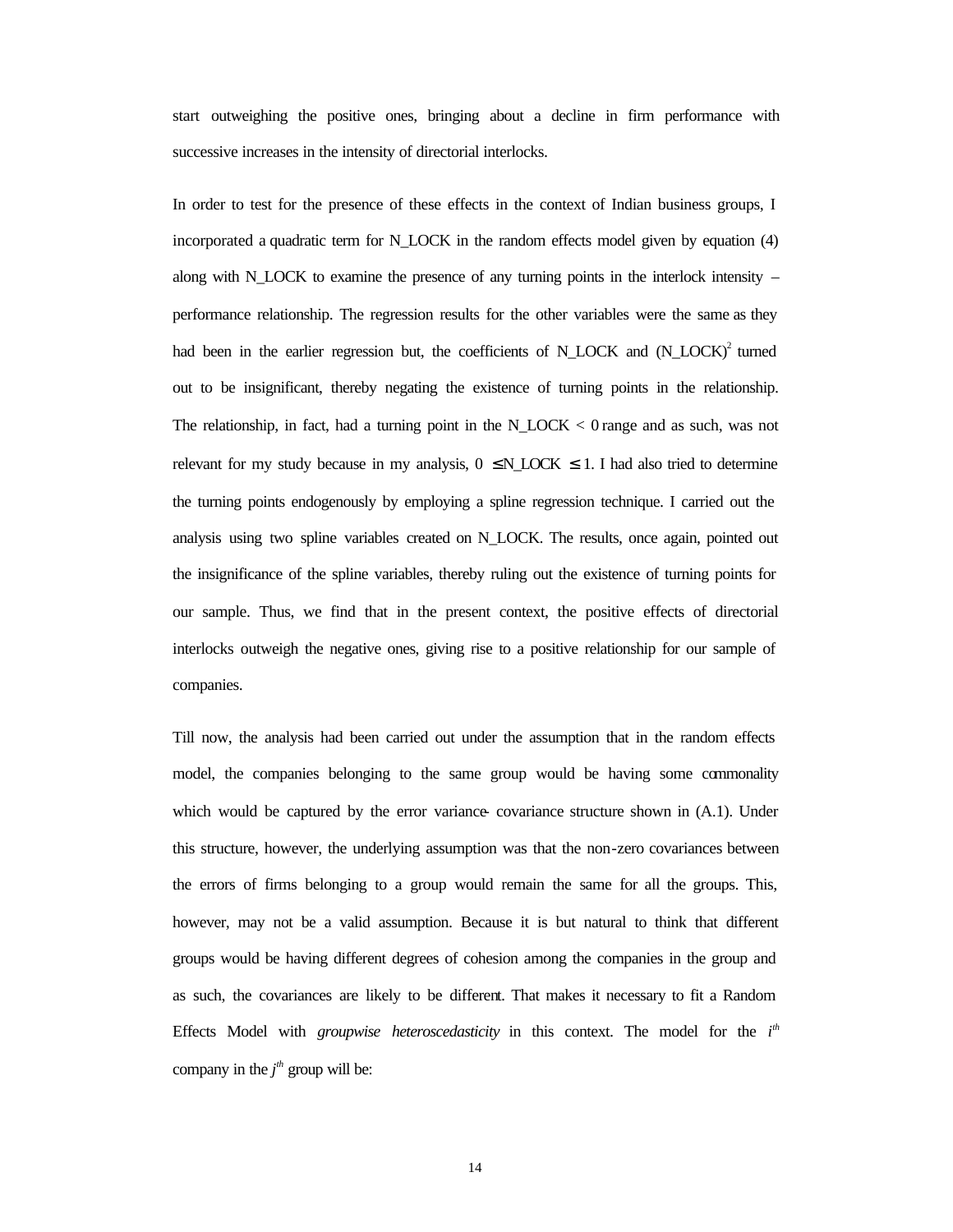$$
(ROA)_{ij} = \beta_0 + \beta_I (N\_LOCK)_{ij} + X\delta + v_{ij}
$$
 (5)

The error structure of the model is the following.

$$
v_{ij} = u_{ij} + e_j \text{ with } u_{ij} \sim N(0, \sigma_u^2), e_j \sim N(0, \sigma_{ej}^2);
$$
  
\nCov  $(u_{ij}, u_{kl}) = \sigma_u^2$ , if  $i = k$  and  $j = 1$  and 0 otherwise;  
\nCov  $(e_j, e_l) = \sigma_{ej}^2$ , if  $j = 1$  and 0, otherwise;  
\nCov  $(u_{ij}, X_p) = \text{Cov } (e_j, X_p) = \text{Cov } (u_{ij}, e_j) = 0 \forall p, i \text{ and } j.$  (A.2)

Here, again,  $(ROA)_{ij}$  is the Return On Assets of the  $\sharp$ <sup>h</sup> company in the  $\sharp$ <sup>h</sup> business group as it stood at the end of March, 2000 and  $(N\_LOCAL)_{ii}$  is the normalized measure of interlock of the  $\frac{4}{1}$  firm in the  $\frac{4}{1}$  group; X is a matrix of observations on the control variables and β<sub>0</sub>, β<sub>1</sub> and  $\delta$  are the coefficients to be estimated. The error term  $v_{ij}$  incorporates the fact that companies within a group are correlated but the correlation across groups is zero. However, in this case, Cov  $(e_j, e_l) = \sigma_{e_j}^2$ , if  $j = l$  and 0, otherwise (and not  $\sigma_e^2$  as was the case in equation 4). The model thus incorporates the presence of groupwise heteroscedasticity. Although the specification suggested by Moulton (1986) had been used in the context of business groups by Khanna and Palepu (1999), they did not use a model incorporating groupwise heteroscedasticity, which needs to be incorporated in order to analyse business groups.

 The results of the model with groupwise heteroscedasticity are shown in the second panel of Table 7. The first thing to be noticed in this table is that the coefficient of N\_LOCK in this model has increased to 0.1047 and the value of the tratio has increased from 1.685 in the model without heteroscedasticity to 1.7, indicating an increase in the significance of the coefficient. This shows that when different group-specific effects are incorporated in the model, interlock intensity explains performance better than in the earlier case. This maybe because of the fact that the extent to which interlock intensity affects company performance depends also on the differences in the other group characteristics, which are captured in the random effects model with groupwise heteroscedasticity.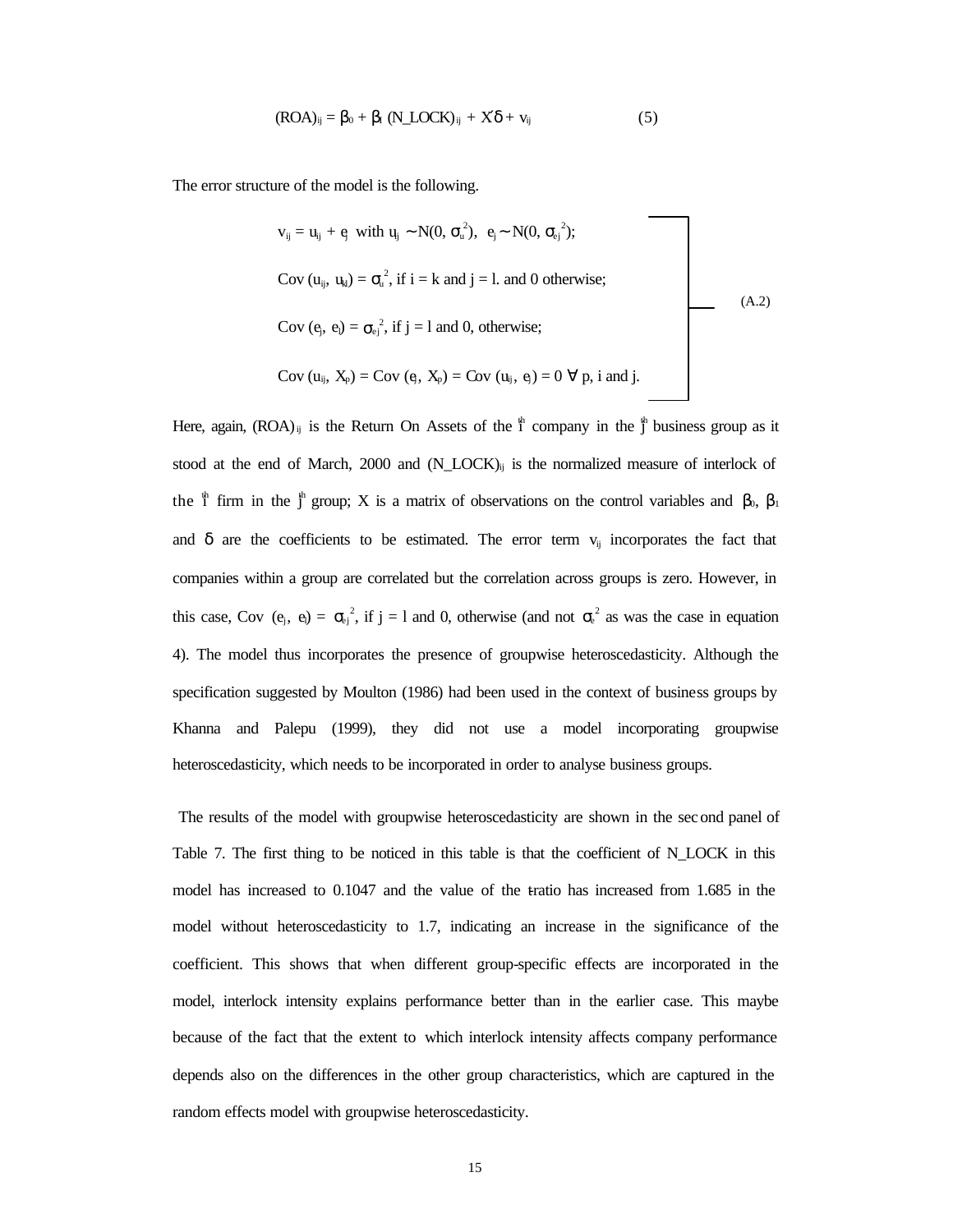The conclusions regarding the signs and significance of the other variables more or less remain the same in this model. The first major observation is that the variable EFFLIST becomes negatively significant at the 10% level in this case. It had a negative effect earlier but was not significant in explaining company performance. The other interesting result is that the variable G\_HET loses its significance in the present model, probably because a part of the heterogeneity of the groups (in terms of the industry classifications of the companies belonging to the groups) has already been incorporated in the model via the error structure given by (A.2). The other variable to lose significance is EXPINT, although it retains its sign. Among the industry dummies, IND2 and IND16 lose their significance but retain the signs. On the other hand, IND5 (denoting the food/beverage/tobacco industry) becomes negatively significant at the 10% level, IND7 (denoting the leather industry) becomes positively significant at the 10% level and IND12 (denoting non-metallic mineral products) becomes negatively significant at the 10% level.

To summarise, we see that directorial interlocks do have a positive effect on firm performance in Indian business groups for both the models. The exact channel of the improved performance cannot, however, be assessed from the analysis. It can be due to better information sharing between the group affiliated companies and better governance exercised by the system of interlocking directorates. The analysis of the exact channel can form possible areas of extension of this study.

# **5. CONCLUSION**

It has been shown that the extent of interlocking within 89 Indian business groups is quite substantial. Larger groups had more interlocking than smaller ones and more heterogonous groups had less of interlocking, pointing to the existence of related industry interlocks. The relative importance of finance companies and trading companies in the intragroup directorial network is also noticed.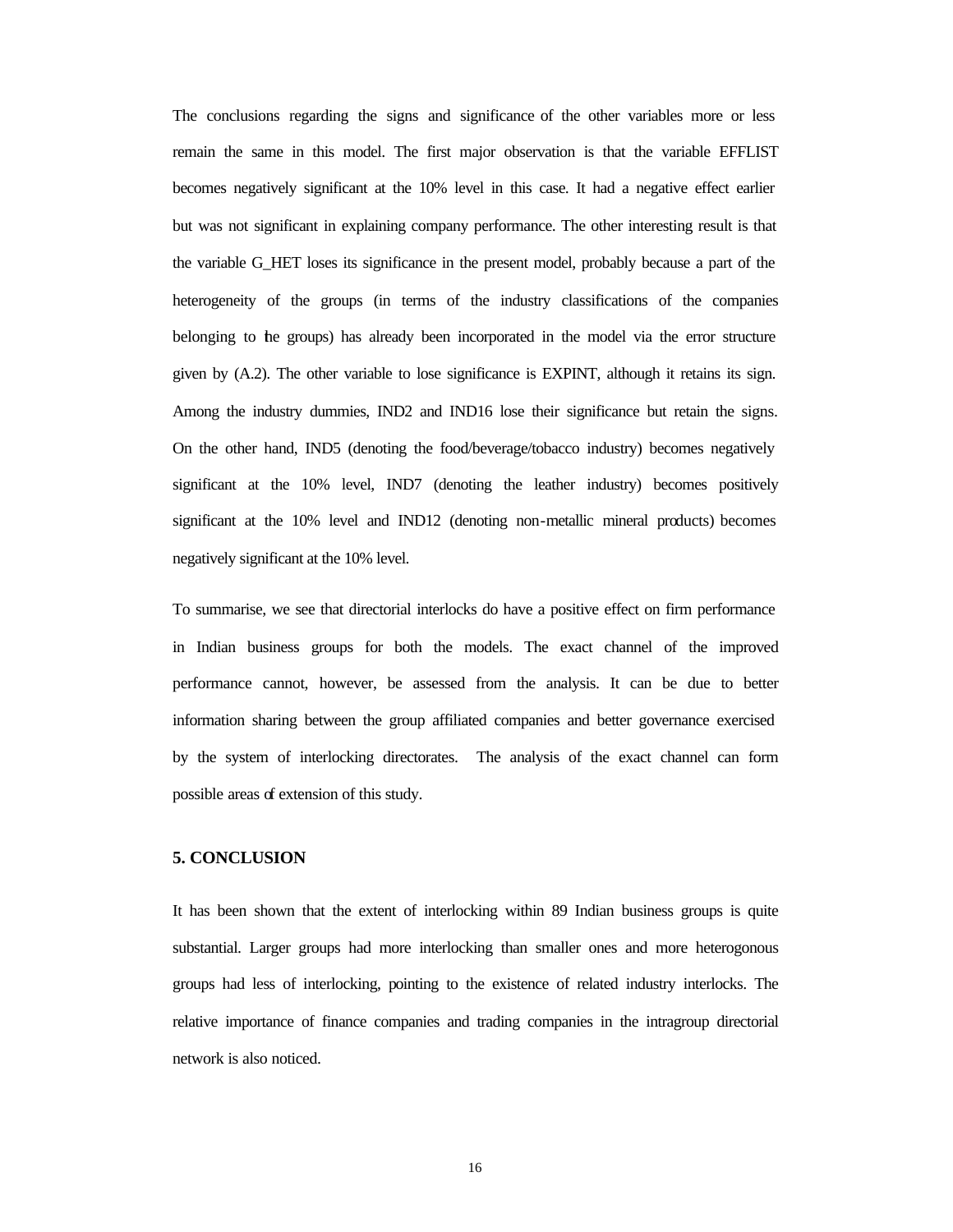The primary results do not seem to find support for the *management control model* that had been described at the beginning of the paper. The raw data had shown that in many of the family business groups, most of the positions on the boards are occupied either by family members or other relatives and friends. This is more so in case of the holding companies and finance companies of the groups and those are the companies that dictate the activities of many of the other group companies and also provide them with finance. Generally speaking, the era of the management deciding on most important matters has not yet arrived for many of the family business groups and board structure and board members still have a significant role to play.

The paper, however, finds partial support both for the *reciprocity model* as well as the *finance control model*. Within many of the groups, board members are seen to occupy positions on boards on a reciprocal basis. The most interesting manifestation of this phenomenon occurs in the case of family groups that have split during inter-generational transfers or otherwise and as such, have fragmented into independent subgroups. In these cases, it may be interesting to note that many board members continue to occupy reciprocal positions across the subgroups even after the split. This maybe a pointer to some kind of a tacit understanding between the subgroups. Also, the fact that in many of the cases, the group companies have a significant level of interlocks with the finance companies and holding companies of the groups indicates the existence of some variation of the *finance control model*.

The raw data also points to the existence of some variation of the *class hegemony model* in some of the family business groups. Although the city-based or region-based nature of interlocks have not been analysed, it has been noticed that in some of the older family groups, many of the directorial interlocks among the group companies have been caused by members belonging to the same traditional castes as the promoters or belong to the same region as the promoters' family. This particular phenomenon has its roots in the origin of the trading communities in India and their conversion into the entrepreneurial class and as such, is more of a historical or sociological phenomenon.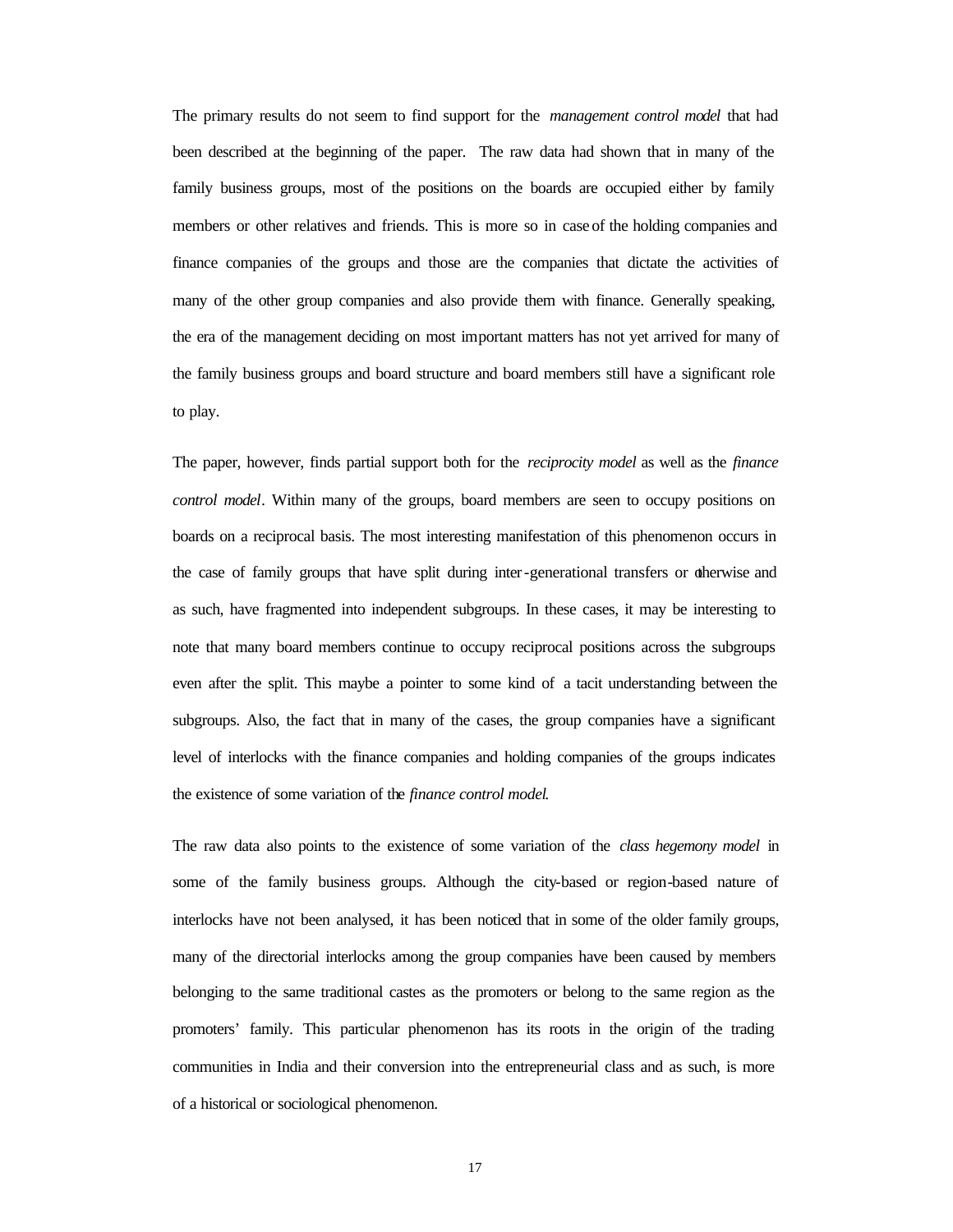The paper finds that both the *information exchange* and the *control motive* are operational in case of directorial interlocks in Indian business groups. The existence of a large number of interlocks of group companies with the holding companies of the groups in many cases suggests the importance of holding companies in the directorial network. The holding companies generally have the promoters and family members occupying important positions on the boards and high level of interlocks they have with other group companies suggests the existence of the *control motive* behind the existence of these interlocks. On the other hand, the existence of *related industry interlocks* signifies the existence of the *information exchange motive* as the driving force behind these interlocks. The relative magnitudes of these two motives however, remain unexamined in this paper.

The paper has also shown that the intensity of interlocks affects company performance positively, which is in confirmation with the studies of interlocking and performance for countries like China and Japan. The interesting feature of this particular effect is that interlocks affect performance positively in a uniform manner; the advantages gained from interlocks are seen to offset the negative impact of them at any stage, thereby suggesting that these informal "ties that bind business groups" do have a role to play even now in case of Indian business groups.

The current work can be extended in several directions. It has not considered the direction of the network ties due to inadequate data. One can differentiate the interlocks as those between family members and those created by professional members and analyse the relative importance of these two types of interlocks. How interlocks fare *vis-à-vis* other types of interfirm ties such as cross holding of shares can be another interesting line of analysis. Performance may also affect interlocks, which may induce endogeneity into the mode. These are the areas in which I am working at present.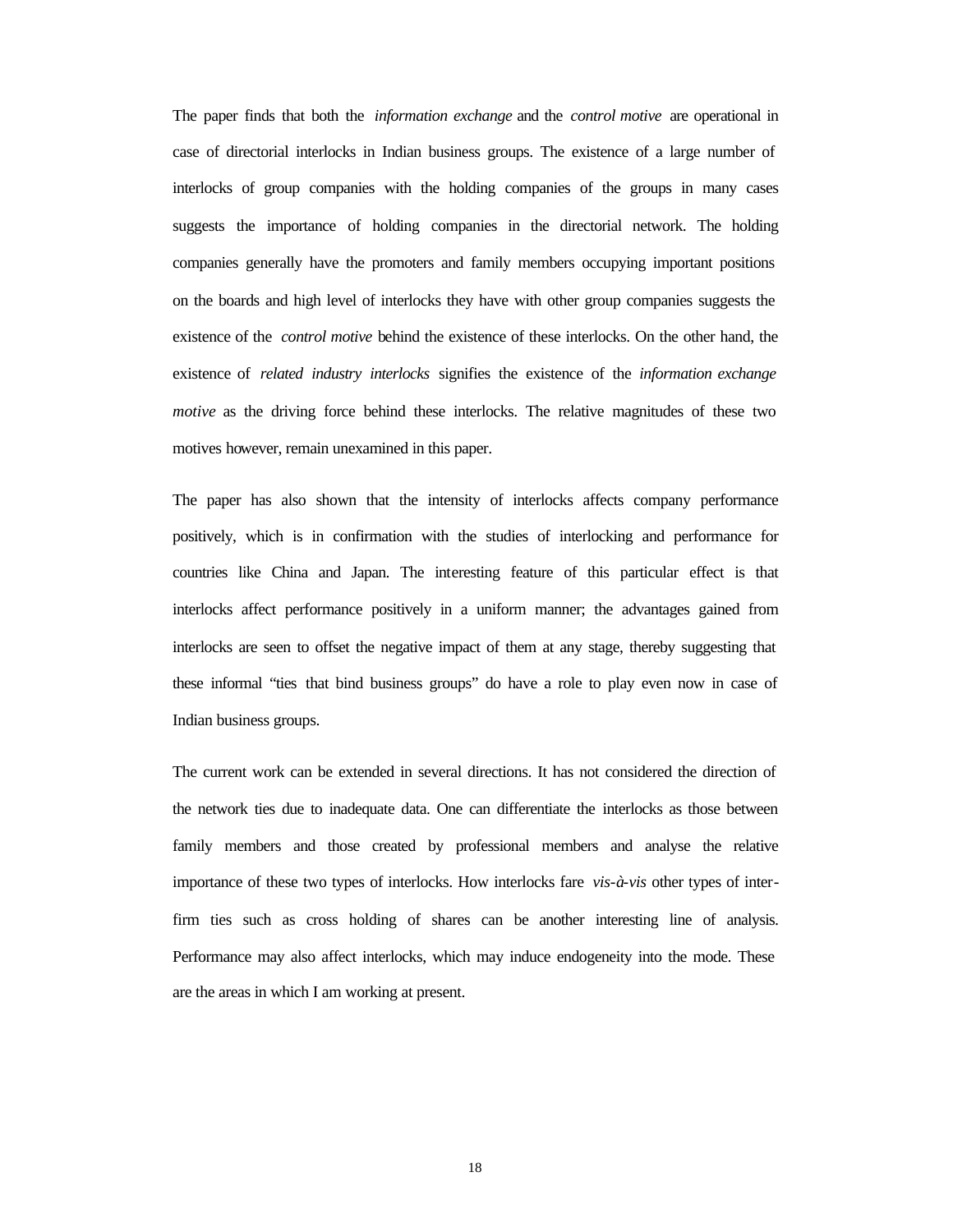### **REFERENCES**

.

.

**Allen, Michale Patrick** (1974), "The Structure of Interorganizational Elite Co-operation: Interlocking Corporate Directorates," *American Sociological Review*, 39 (June), pages 393- 406.

**Berle, A. and G. Means** (1932), *The Modern Corporation and Private Property*, New York, MacMillan.

**Birla, Kumar Mangalam** (2000), *The Draft Report of the Committee Appointed by the SEBI on Corporate Governance under the Chairmanship of Shri Kumar Mangalam Birla*

**Carpenter, James and James Westphal** (1999), *A Network Perspective on How Outside Directors Impact Strategic Decision Making,.* Forthcoming in the *Academy of Management Journal.*

**CII** (1998), *Desirable Corporate Governance: A Code*, Confederation of Indian Industry (CII), New Delhi.

**Dooley, Peter C.** (1969), "The Interlocking Directorate," *American Economic Review*, 59 (June), pages 314-323

**Granovetter, Mark S**. (1985), "Economic Actions and Social Structure: The Problem of Embeddedness", *American Journal of Sociology*, 91(3), pages 481-510.

**\_\_\_\_\_\_\_\_\_\_\_\_\_\_\_\_\_\_\_**(1985), "Coase Revisited: Business Groups in the Modern Economy" *Industrial-and-Corporate-Change*; 4(1), pages 93-130

**Gulati, Ranjay and James Westphal** (1999) "The Dark Side of Embeddedness: An Examination of the influence of direct and indirect board interlocks and CEO/Board relationships on interfirm alliances." *Administrative Science Quarterly*, 1999, 44: 473-506.

**Gulati, Ranjay, Nitin Nohria and Akbar Zaheer** (2000), "Strategic Networks", *Strategic Management Journal*, 21 pages 203-215.

**Haumschild, P. and C.M. Beckman** (1998), "When do Interlocks matter? Alternate Sources of Information and Interlock Influence," *Administrative Science Quarterly*, 43, pages 815-844

**Hermalin, Benjamin E. and Michael S. Weisbach** (2000), *Boards of Directors as Endogenously Determined Institutions: A Survey of the Economic Literature*, Working Paper, June 15, 2000.

**Kali, Raja** (1999) "Endogenous Business Networks" Journal of Law, Economics and Organization, 15 (3) pages 615-636.

**Keister, Lisa A**. (1998), "Engineering Growth: Business Group Structure and Firm Performance in China's Transition Economy," *American Journal of Sociology*, 104 (2), pages 404-440.

**Khanna, Tarun and Jan W. Rivkin** (2000), *Ties that bind Business Groups: Evidence from an Emerging Economy*, Working Paper, August 9, 2000.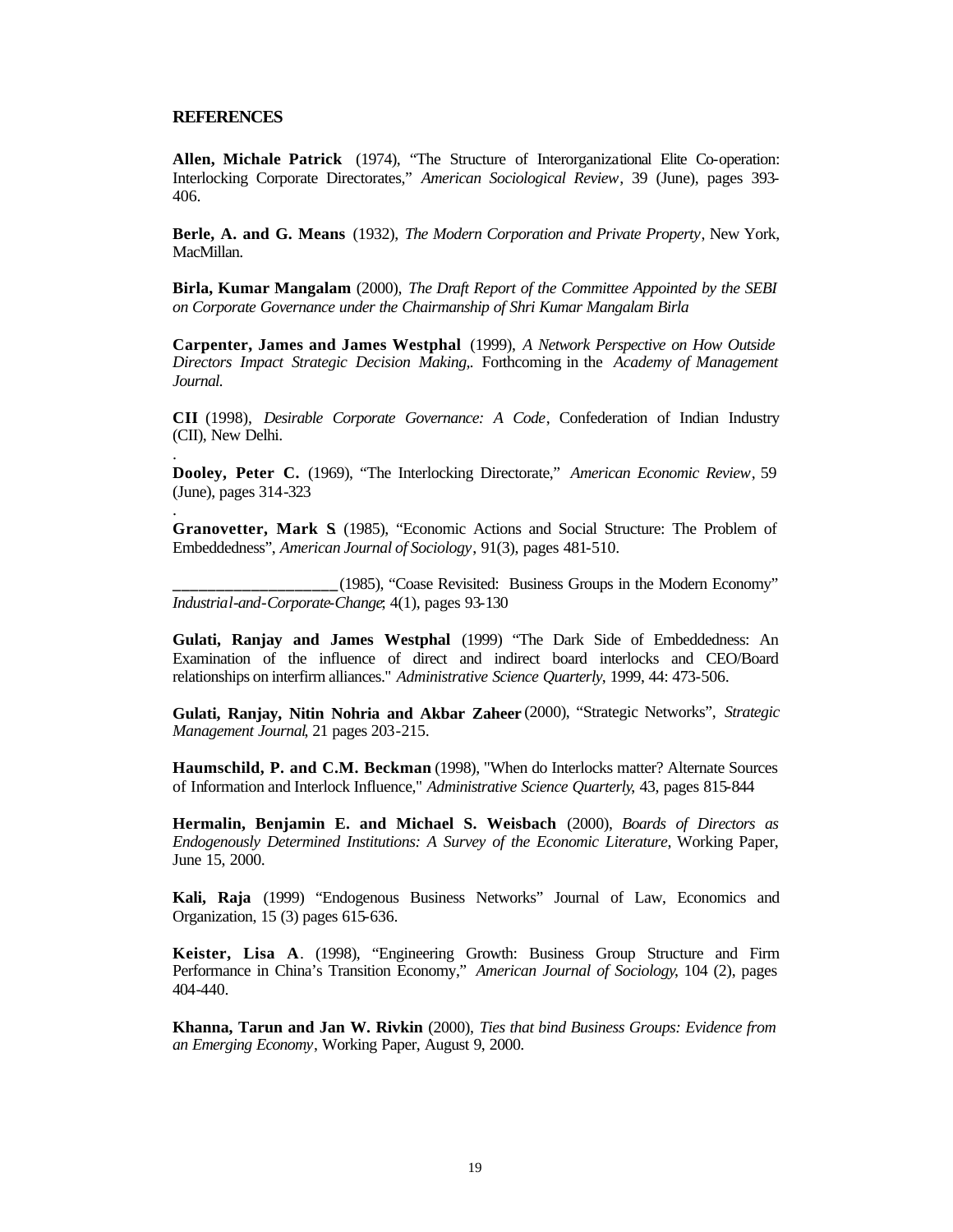**Khanna. Tarun and Krishna Palepu** (2000), "Is Group Affiliation Profitable in Emerging Markets? An Analysis of Diversified Indian Business Groups," *Journal of Finance*; 55(2), pages 867-91

\_\_\_\_\_\_\_\_\_\_\_\_\_\_\_\_\_\_\_\_\_\_\_\_\_\_\_\_\_\_\_\_\_(1999), "Policy Shocks, Market Intermediaries, and Corporate Strategy: The Evolution of Business Groups in Chile and India", *Journal of Economics and Management Strategy*; 8(2), summer 1999, pages 271-310.

**Koenig, Thomas, Robert Gogel and John Sonquist** (1979), "Models of the Significance of Interlocking Corporate Directorates," *American Journal of Economics and Sociology*, 38 (2), pages 173-186.

**Lincoln, J. R., M.L. Gerlach and P. Takahashi** (1992), "Keretsu Networks in the Japanese Economy: A Dyad Analysis of Intercorporate Ties," *American Sociological Review*, 57, pages 561-585.

**Mehta, M. M.** (1955), *The Structure of Indian Industries,* Bombay: Popular Book Depot, 1984.

**Mizruchi, Mark** (1996), "What Do Interlocks Do? An Analysis, Critique, and Assessment of Research on Interlocking Directorates." *Annual Review of Sociology*, 22, pages 271-98.

**Moulton, Brent (1986)** "Random Group Effects and the Precision of Regression Estimates". *Journal of Econometrics,* 32 (3)*,* pages 385-397.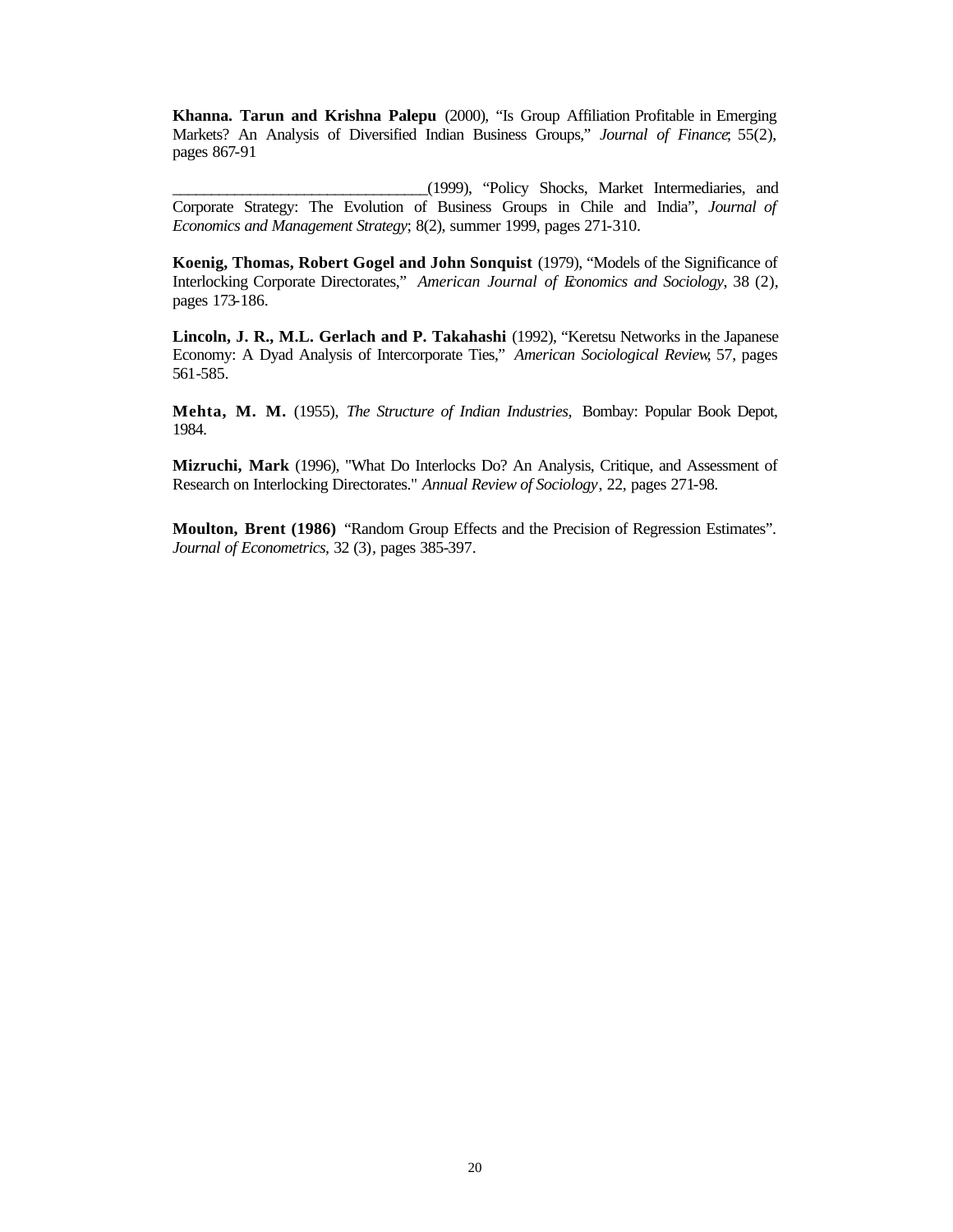## **APPENDIX**

#### *Description of the Control Variables*

LEVG is defined as the ratio of long-term debt to total equity and reserves. This variable captures the effect of corporate tax shields.

LSALES refers to the logarithm of sales. This variable reflects the unobserved factors that are related to the size of the company.

EXPINT refers to the export intensity of firms. It captures the effect of exposure to international competition.

ADVINT refers to the advertisement intensity of the firm. It is measured as the ratio of advertisement expenditure to total sales. It captures the effect of intangible assets.

DEPINT is the depreciation intensity of the firm. It is measured by the ratio of depreciation expenditure to total sales. It is a proxy for the capital intensity of the firm. More the value of DEPINT, higher the capital intensity of the company.

RDINT is the research and development intensity, being measured as the ratio of total R&D expenditure to total sales. It is incorporated to capture the effects of R&D on performance.

LO GR is the proportion of loans obtained by the company from other group companies. This is incorporated to measure the extent of inter-firm ties within a group.

G\_HET is a measure of group diversity, being defined as the ratio of the number of distinct two-digit classification within the group to the number of firms in the group. Higher values of the variable indicate greater diversity.

INDi is an industry dummy for the ith industry. It takes a value of 1 for companies belonging to the ith industry and 0 otherwise.

FINANCE is a dummy that takes the value of 1 if the company in question is a finance company and 0 otherwise. This has been taken to capture the special nature of finance companies.

DIV is a dummy that takes the value of 1 if the company is a diversified and 0 otherwise. A diversified company imperfectly distributes the product-specific risk on performance.

LIST is a dummy taking the value of 1 for listed companies and zero otherwise.

EFFLIST is the interaction term between LIST and the relative number of trading days.

# **TABLE 1: PERCENTAGE OF ASSETS HELD BY THE TOP 50 INDIAN BUSINESS GROUP AMONG ALL INDIAN BUSINESS GROUPS OVER THE YEARS**

|                                                             | 1991-92 | 1992-93 | 1993-94 | 1994-95 | 1995-96 | 1996-97 | 1997-98 |
|-------------------------------------------------------------|---------|---------|---------|---------|---------|---------|---------|
| Top 50<br><b>Indian</b><br><b>Business</b><br><b>Groups</b> | 69.96   | 69.19   | 65.67   | 64.52   | 65.01   | 65.83   | 67.07   |
| Other<br><b>Indian</b><br><b>Business</b><br><b>Groups</b>  | 30.04   | 30.81   | 34.33   | 35.48   | 34.99   | 34.17   | 32.93   |

**Data Source:** Economic Intelligence Service. Corporate Sector. May 1999. CMIE. P.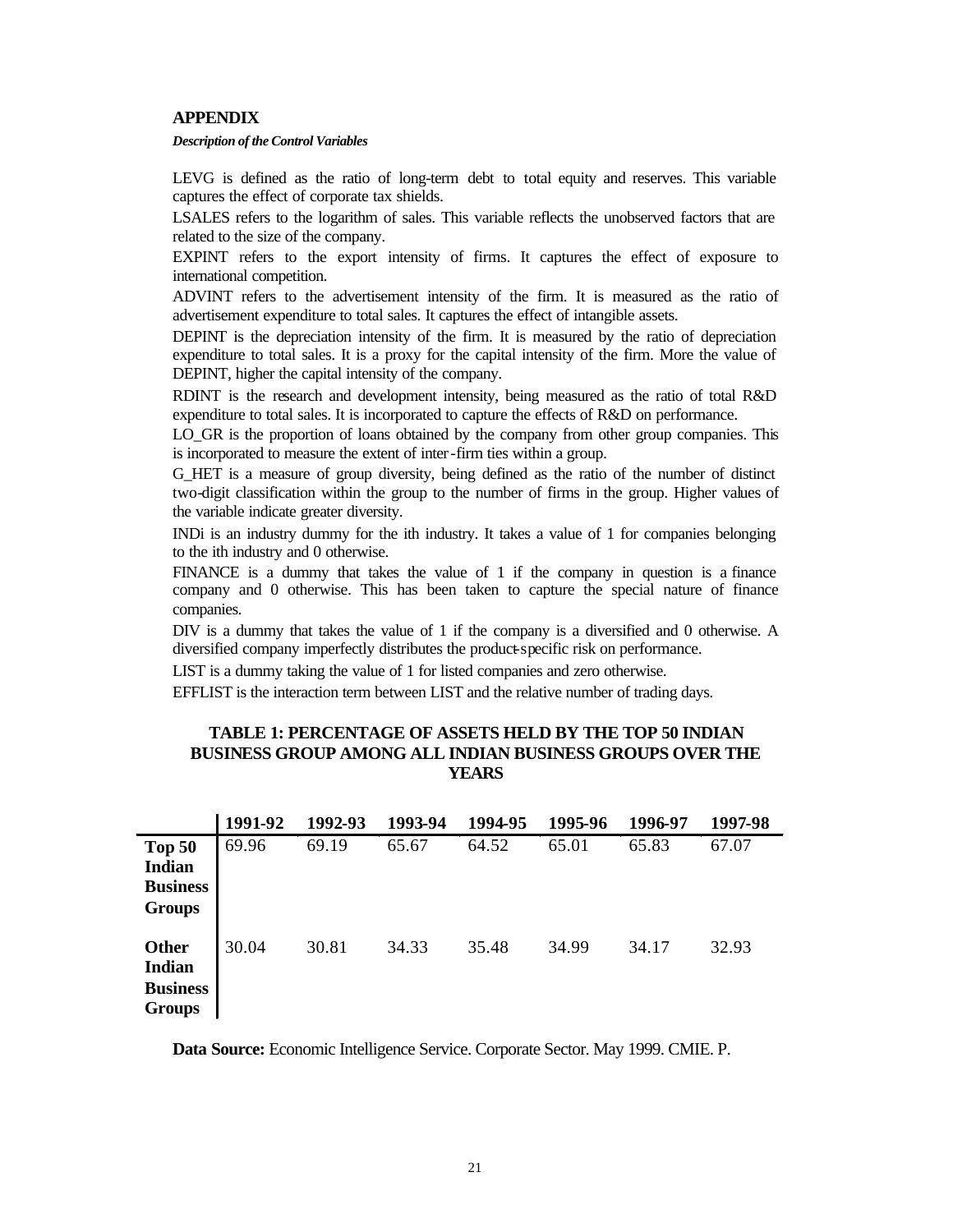| Number of<br>Companies in | Number of<br>the Business Business Groups | <b>Average Board Size</b> |                                                  |        |       | Average Co_interlock |                     |                |         |
|---------------------------|-------------------------------------------|---------------------------|--------------------------------------------------|--------|-------|----------------------|---------------------|----------------|---------|
| Group                     |                                           |                           | Average Weighted Average Maximum Minimum Average |        |       |                      | Weighted<br>Average | <b>Maximum</b> | Minimum |
| $1 - 5$                   | 27                                        | 7.802                     | 7.750                                            | 13.000 | 4.000 | 2.531                | 3.202               | 8.000          | 0.000   |
| $6 - 10$                  | 31                                        | 7.854                     | 7.794                                            | 11.833 | 5.000 | 7.628                | 7.712               | 16.286         | 6.000   |
| $11 - 20$                 | 22                                        | 7.846                     | 7.863                                            | 9.882  | 5.692 | 10.514               | 10.525              | 18.778         | 2.917   |
| $21 - 50$                 | 6                                         | 6.645                     | 6.730                                            | 8.071  | 5.077 | 11.269               | 11.971              | 20.357         | 5.364   |
| > 50                      |                                           | 8.754                     | 8.754                                            | 8.754  | 8.754 | 16.492               | 16.492              | 16.492         | 16.492  |

# **TABLE 2: COMPANY INTERLOCKS, GROUP SIZE AND BOARD SIZE**

# **TABLE 3; GROUP DIVERSIFICATION AND GROUP INTERLOCKS**

| Number of<br>$\lfloor$ Companies in | Number of<br><b>Business</b> | Group Heterogeneity (At the Two-digit Level of<br><b>Industry Classification</b> ) |                     |                |                | <b>Average Group_interlock</b> |                                 |       |       |
|-------------------------------------|------------------------------|------------------------------------------------------------------------------------|---------------------|----------------|----------------|--------------------------------|---------------------------------|-------|-------|
| the Business<br>Group               | <b>Groups</b>                | Average                                                                            | Weighted<br>Average | <b>Maximum</b> | <b>Minimum</b> | Average                        | Weighted AverageMaximum Minimum |       |       |
| $1 - 5$                             | 27                           | 0.769                                                                              | 0.738               | 000.           | 0.333          | 0.877                          | 0.845                           | 1.000 | 0.667 |
| $6 - 10$                            | 31                           | 0.521                                                                              | 0.511               | 000.1          | 0.167          | 0.743                          | 0.740                           | 0.846 | 0.511 |
| $11 - 20$                           | 22                           | 0.419                                                                              | 0.423               | 0.615          | 0.091          | 0.708                          | 0.711                           | 0.862 | 0.573 |
| $21 - 50$                           | 6                            | 0.350                                                                              | 0.322               | 0.636          | 0.167          | 0.684                          | 0.676                           | 0.806 | 0.621 |
| > 50                                |                              | 0.230                                                                              | 0.230               | 0.230          | 0.230          | 0.648                          | 0.648                           | 0.648 | 0.648 |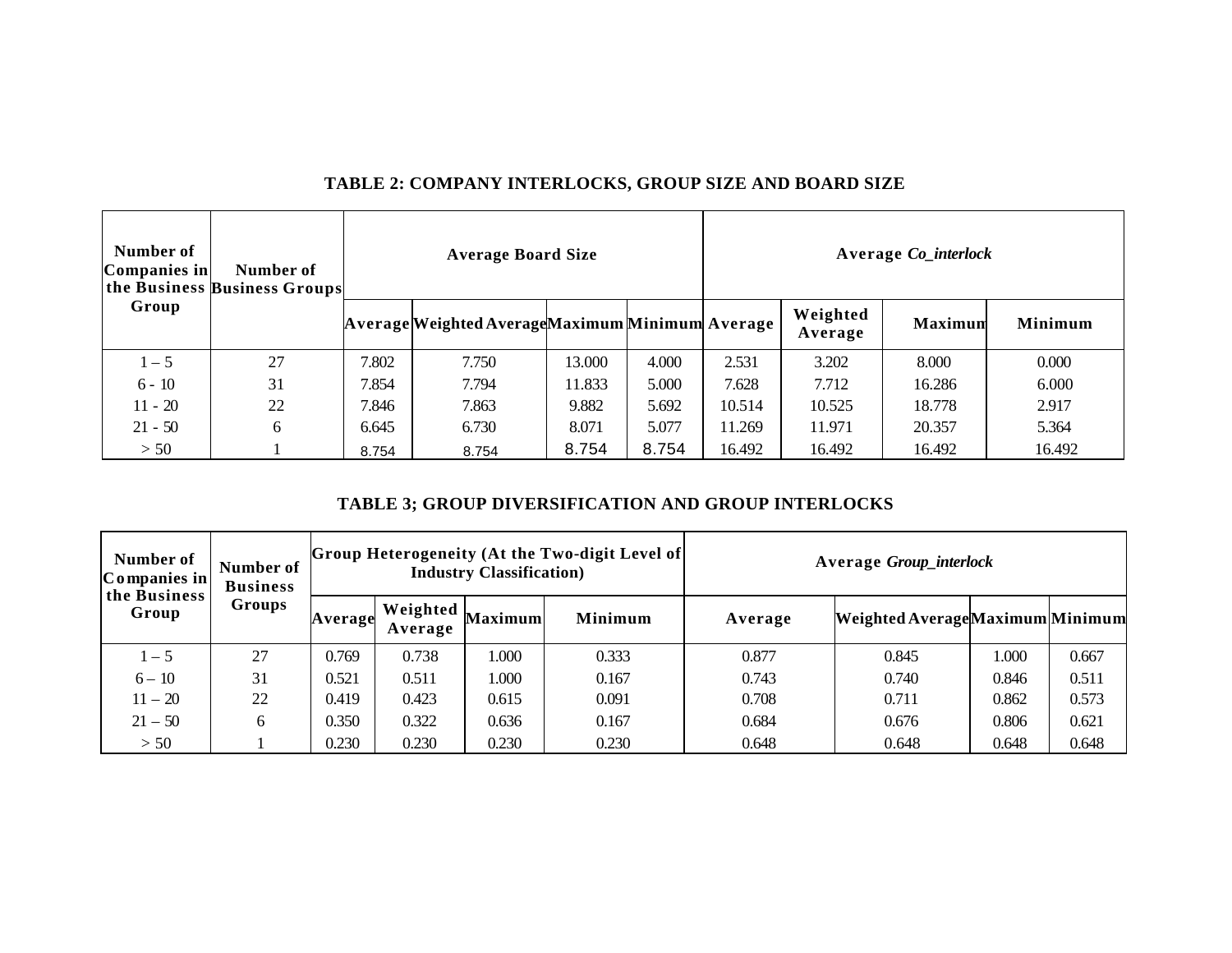# **TABLE 4: THE MAIN LINES OF ACTIVITIES OF COMPANIES HAVING THE HIGHEST INTENSITY OF INTERLOCKING WITHIN EACH BUSINESS HOUSE\***

| <b>Number of Business Groups</b><br>having at least one finance<br>company among the first three<br>companies ranked by "intensity<br>of interlocking" | <b>Number of Business</b><br>Groups having at least one<br>trading company among<br>the first three companies<br>ranked by "intensity of<br>interlocking" | Number of business groups<br>having neither a finance company<br>nor a trading company among the<br>first three companies ranked<br>according to "intensity of<br>interlocking" |  |  |
|--------------------------------------------------------------------------------------------------------------------------------------------------------|-----------------------------------------------------------------------------------------------------------------------------------------------------------|---------------------------------------------------------------------------------------------------------------------------------------------------------------------------------|--|--|
| 42                                                                                                                                                     | 18                                                                                                                                                        | 28                                                                                                                                                                              |  |  |

\*The entries indicate the number of business houses., having the specified characteristic. The data has been obtained using the disaggregated data set that treats the split business houses and the functional subgroupings within business houses as separate groups. Finance companies and trading companies are those that have the following as their main line of activity:

| <b>Finance Companies</b>           | <b>Trading Companies</b>          |
|------------------------------------|-----------------------------------|
| Investment services                | Trade in textiles                 |
| Financial and leasing services     | Trade in manufactured goods       |
| Equipment leasing services         | Trade in electrical machinery     |
| Hire purchase finance services     | Trade in beverages and tobacco    |
| Hire purchase and leasing services | Trade in non electrical machinery |

# **TABLE 5: AGE OF THE BUSINESS GROUP AND EXTENT OF DIRECTORIAL INTERLOCKS**

| Age of the Oldest<br>Company of the  | Number of<br><b>Business</b> |         | Group_Interlock        |       | <b>Group Size</b> |    |                                |
|--------------------------------------|------------------------------|---------|------------------------|-------|-------------------|----|--------------------------------|
| <b>Business Group (in)</b><br>years) | <b>Groups</b>                | Average | <b>Maximum Minimum</b> |       |                   |    | <b>Average Maximum Minimum</b> |
| $0 - 25$                             | 12                           | 0.793   | 1.000                  | 0.511 | 5.333             | 11 |                                |
| $26 - 50$                            | 19                           | 0.782   | 1.000                  | 0.531 | 7.368             | 18 |                                |
| $51 - 75$                            | 21                           | 0.745   | 1.000                  | 0.573 | 11.476            | 42 | $\overline{2}$                 |
| $76 - 100$                           | 21                           | 0.786   | 1.000                  | 0.621 | 10.522            | 26 |                                |
| $101 - 125$                          | 8                            | 0.767   | 1.000                  | 0.648 | 20.625            | 61 | 2                              |
| $126 - 150$                          |                              | 0.697   | 0.761                  | 0.642 | 10.750            | 17 | 6                              |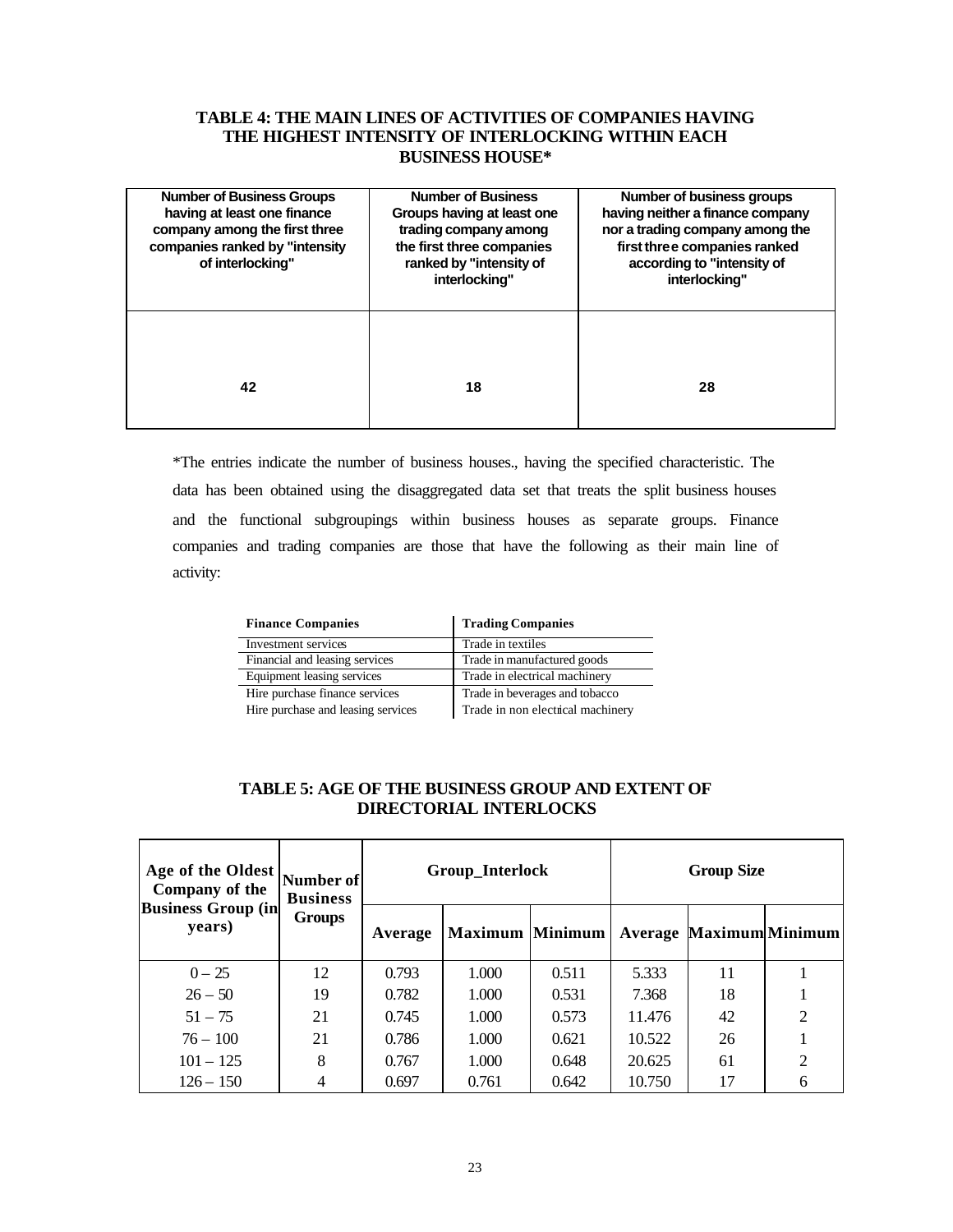|                 |         | <b>Standard</b>  |                |                |
|-----------------|---------|------------------|----------------|----------------|
| <b>Variable</b> | Mean    | <b>Deviation</b> | <b>Minimum</b> | <b>Maximum</b> |
| <b>ROA</b>      | 0.0755  | 0.1337           | $-0.6860$      | 0.8192         |
| N LOCK          | 0.1139  | 0.1041           | 0.0000         | 0.6250         |
| <b>AGE</b>      | 31.0510 | 24.3634          | 1.0000         | 137.0000       |
| <b>IEXPINT</b>  | 0.0954  | 0.1924           | 0.0000         | 1.0000         |
| <b>ADVINT</b>   | 0.0078  | 0.0252           | 0.0000         | 0.2968         |
| <b>LEVG</b>     | 1.6322  | 14.1230          | $-46.2634$     | 329.2381       |
| <b>IDEPINT</b>  | 0.1306  | 0.9122           | 0.0000         | 20.0000        |
| <b>RDINT</b>    | 0.0020  | 0.0064           | 0.0000         | 0.1000         |
| <b>LIST</b>     | 0.5789  | 0.4941           | 0.0000         | 1.0000         |
| <b>IEFFLIST</b> | 45.8838 | 44.6653          | 0.0000         | 100.0000       |
| <b>LSALES</b>   | 4.1438  | 2.2320           | $-4.6052$      | 9.9184         |
| <b>IG HET</b>   | 0.4384  | 0.1827           | 0.0909         | 1.0000         |
| LO_GR           | 0.0665  | 0.2086           | 0.0000         | 1.0000         |

# **TABLE 6: DESCRIPTIVE STATISTICS OF THE VARIABLES**

# **TABLE 7: RESULTS OF THE REGRESSION ANALYSIS**

|                                     |             | Regression without groupwise<br>heteroscedasticity (Equation 4) | Regression with groupwise<br>heteroscedasticity (Equation 5) |             |             |                         |
|-------------------------------------|-------------|-----------------------------------------------------------------|--------------------------------------------------------------|-------------|-------------|-------------------------|
| Variables                           | Coefficient | $t - v$ alues                                                   |                                                              | Coefficient |             | $t - v$ alues           |
| N LOCK                              | 0.0920      | $1.685$ ***                                                     |                                                              | 0.1047      | $1.700$ *** |                         |
| A G E                               | $-0.0008$   | $-2.950$ *                                                      |                                                              | $-0.0008$   | $-3.377$ *  |                         |
| EXPINT                              | 0.0510      | $1.873$ ***                                                     |                                                              | 0.0414      | 1.573       |                         |
| ADVINT                              | 0.2100      | 1.014                                                           |                                                              | 0.2019      | 0.980       |                         |
| LEVG                                | $-0.0002$   | $-0.837$                                                        |                                                              | $-0.0002$   | $-0.766$    |                         |
| LSALES                              | 0.0290      | $9.198$ <sup>*</sup>                                            |                                                              | 0.0350      | $10.972$ *  |                         |
| DEPINT                              | $-0.0040$   | $-0.621$                                                        |                                                              | $-0.0027$   | $-0.458$    |                         |
| RDINT                               | $-0.8780$   | $-1.049$                                                        |                                                              | $-0.5682$   | $-0.691$    |                         |
| <b>LIST</b>                         | $-0.0280$   | $-1.292$                                                        |                                                              | $-0.0261$   | $-1.192$    |                         |
| EFFLIST                             | $-0.0003$   | $-1.317$                                                        |                                                              | $-0.0004$   | $-1.701$    | $\star$ $\star$ $\star$ |
| $LO$ <sub><math>-</math></sub> $GR$ | $-0.0270$   | $-1.006$                                                        |                                                              | $-0.0074$   | $-0.275$    |                         |
| G HET                               | $-0.0790$   | $-2.380$ **                                                     |                                                              | $-0.0699$   | $-1.509$    |                         |
| IND <sub>2</sub>                    | 0.0710      | $2.166$ **                                                      |                                                              | 0.0482      | 1.448       |                         |
| IND3                                | $-0.0009$   | $-0.006$                                                        |                                                              | 0.0057      | 0.102       |                         |
| IND4                                | $-0.0600$   | $-1.055$                                                        |                                                              | $-0.0456$   | $-0.756$    |                         |
| IND <sub>5</sub>                    | $-0.0390$   | $-1.005$                                                        |                                                              | $-0.0678$   | $-1.731$    | $\star \star \star$     |
| IND6                                | $-0.0560$   | $-2.314$ **                                                     |                                                              | $-0.0589$   | $-2.249$    | $\star$ $\star$         |
| IND7                                | 0.1870      | 1.548                                                           |                                                              | 0.2121      | 1.801       | $\star$ $\star$ $\star$ |
| IND8                                | 0.0620      | 0.509                                                           |                                                              | 0.0548      | 0.463       |                         |
| IND9                                | 0.0030      | 0.074                                                           |                                                              | $-0.0083$   | $-0.194$    |                         |
| IND10                               | 0.0160      | 0.698                                                           |                                                              | 0.0115      | 0.490       |                         |
| <b>IND11</b>                        | 0.0190      | 0.697                                                           |                                                              | 0.0139      | 0.472       |                         |
| <b>IND12</b>                        | $-0.0460$   | $-1.479$                                                        |                                                              | $-0.0555$   | $-1.773$    | $* * *$                 |
| <b>IND13</b>                        | $-0.0220$   | $-0.903$                                                        |                                                              | $-0.0168$   | $-0.667$    |                         |
| <b>IND14</b>                        | 0.0120      | 0.498                                                           |                                                              | 0.0157      | 0.637       |                         |
| <b>IND15</b>                        | $-0.0140$   | $-0.544$                                                        |                                                              | $-0.0134$   | $-0.503$    |                         |
| <b>IND16</b>                        | 0.0490      | $1.901$ ***                                                     |                                                              | 0.0310      | 1.179       |                         |
| <b>IND17</b>                        | 0.0310      | 1.272                                                           |                                                              | 0.0145      | 0.583       |                         |
| <b>IND18</b>                        | 0.0140      | 0.237                                                           |                                                              | 0.0346      | 0.590       |                         |
| <b>IND19</b>                        | 0.0240      | 0.565                                                           |                                                              | 0.0038      | 0.089       |                         |
| IND20                               | $-0.0310$   | $-0.624$                                                        |                                                              | $-0.0596$   | $-0.956$    |                         |
| FINANCE                             | 0.0600      | $2.218$ <sup>*</sup>                                            |                                                              | 0.0678      | 3.185       |                         |
| <b>DIV</b>                          | $-0.0230$   | $-0.754$                                                        |                                                              | $-0.0285$   | $-0.924$    |                         |
| Constant                            | 0.0200      | 0.829                                                           |                                                              | $-0.0176$   | $-0.609$    |                         |
|                                     |             |                                                                 |                                                              |             |             |                         |
| R-Squared                           |             | 0.236                                                           |                                                              |             | 0.246       |                         |

Significance Levels: \*1%, \*\*5%, \*\*\*10%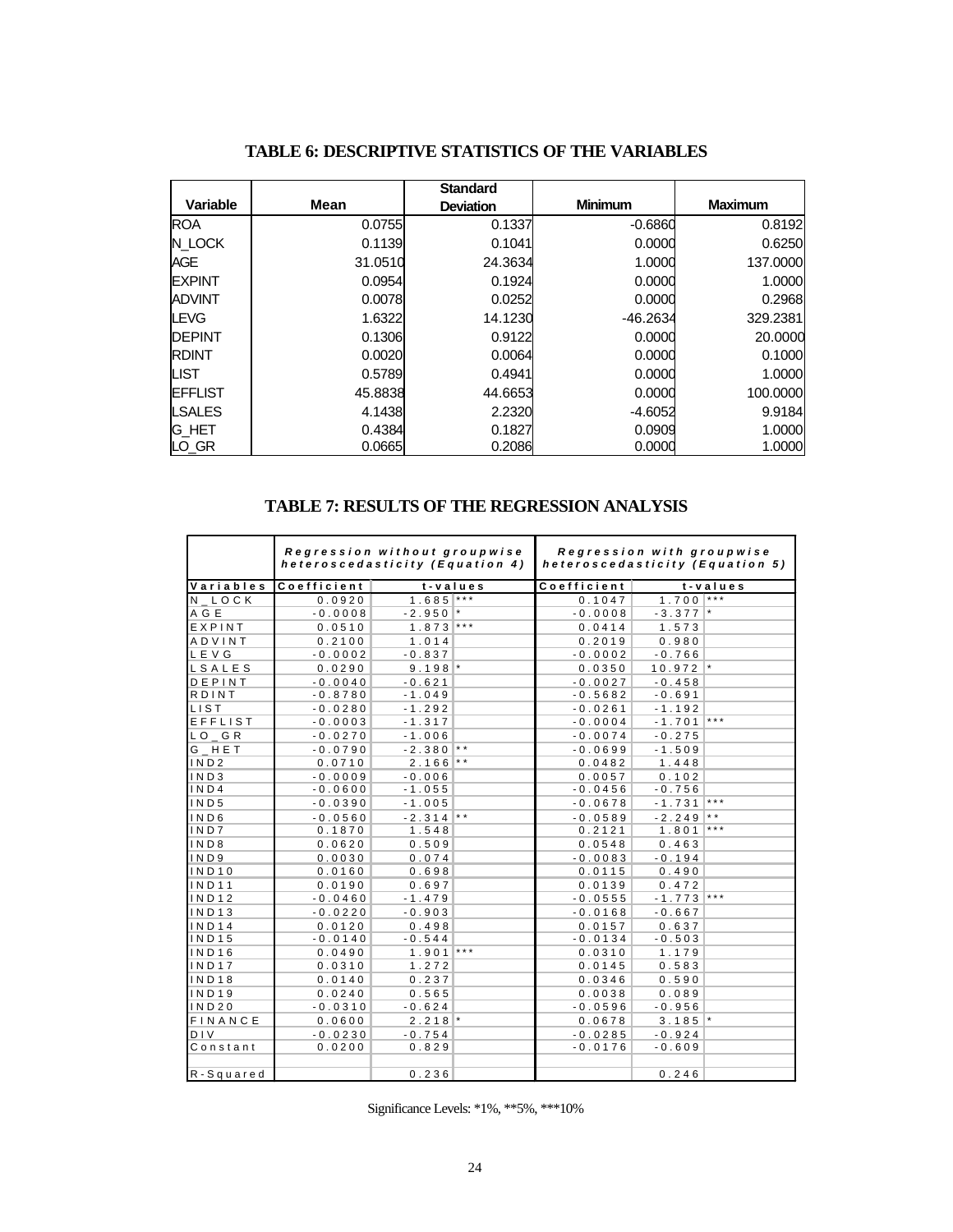### **FIGURE 1:SCATTER PLOT OF GROUP\_INTERLOCK AND GROUP SIZE**

## **FIGURE 2: SCATTER PLOT OF GROUP\_INTERLOCK AND GROUP HETEROGENEITY**



**Group\_interlock and Group Heterogeneity**

Ĭ

# **FIGURE 3: SCATTER PLOT OF GROUP\_INTERLOCK AND AGE OF THE GROUP (AS MEASURED BY THE AGE OF THE OLDEST COMPANY OF THE GROUP)**

**Scatter Plot of Age of the Business Group (as measured by the age of the earliest company in the group) and Group\_Interlock**

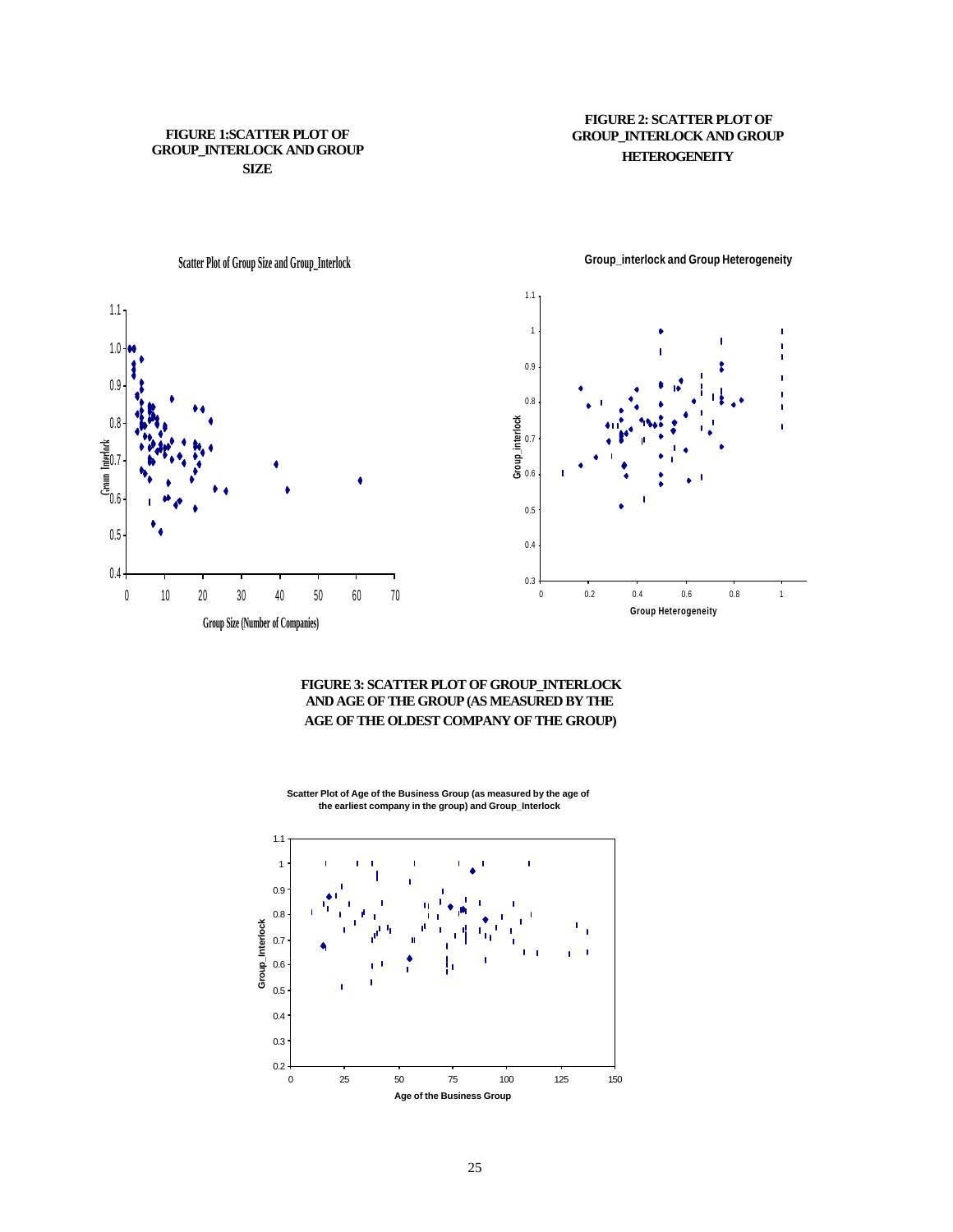### FIGURE 4: INTERLOCKING DIRECTORATES BETWEEN THE HOLDING COMPANY OF THE TATA GROUP (TATA SONS LTD.) AND THE OTHER COMPANIES OF THE GROUP

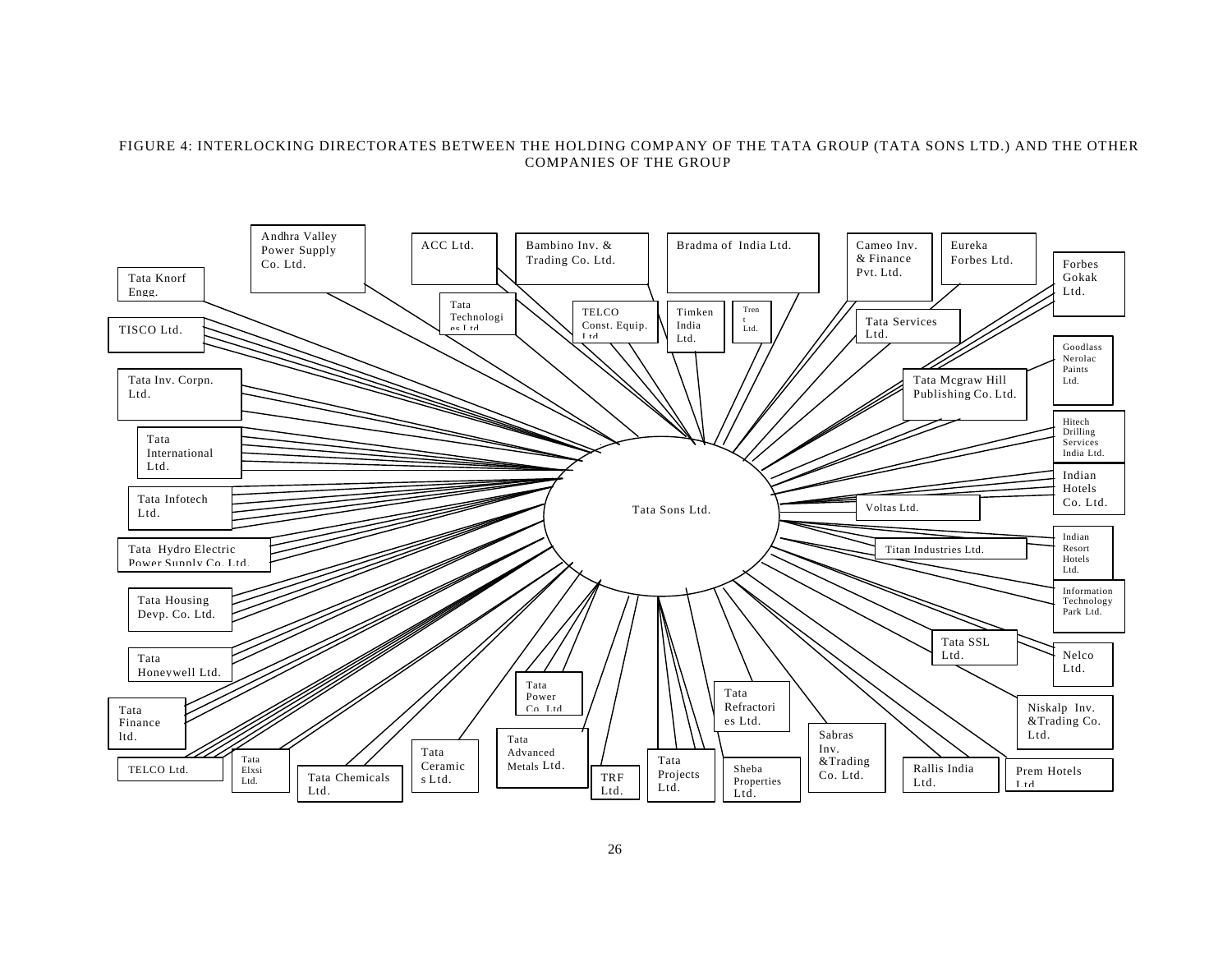### **Proof of Proposition**

**Proposition:** The probability of a company  $j$  [ $j$ *l*  $G<sub>i</sub>$ ,  $j=1,2...n(G<sub>i</sub>)$ ] belonging to a business *group* G being interlocked with other companies in the group ( $k$   $\tilde{I}$  G<sub>i</sub>,  $k = 1,2...n(G_i)$ ;  $k^{-1}$  j) is weakly increasing in the size of its board of directors when the group size remains fixed *and it is weakly increasing in the group size when the board size remains fixed.*

**Proof:** Let a business group be defined as the set of the companies belonging to it and let us call this set as *G*. From now onwards, the group will be referred to as *G*. Let the number of companies belonging to the group be *N* so that  $n(G) = N$ .

Let a typical company belonging to the group *G* be denoted by *i* (*i*  $\hat{I}$  *G*, *i* = 1,2…N). Let each of the companies belonging to the group have a board of directors. Let the set of persons occupying the board of directors of the  $i^{th}$  company be  $B_i$  and let the number of members on the board of directors of the  $i^h$  company be denoted by  $M_i$  so that  $n(B_i) = M_i$ . Let a typical member on the board of directors of the  $i^{th}$  company be denoted by  $i_k$  ( $k = 1, 2...M_i$ ). Let the event that the  $k^{th}$  member of the  $i^{th}$  board also sits on the board of another company *j* (*j*  $\hat{I}$  *G*, *j* = 1,2…N, *j*<sup> $1$ </sup> *i*) be denoted by  $E_{ik,j}$  (*i,j*  $\hat{I}$ *G and i* <sup>1</sup> *j*). The event that the  $k^{th}$  member of the *i*<sup>th</sup> board sits only on the *i*<sup>th</sup> board and nowhere else will be denoted by  $E_{ik,0}$ . Then, the event that the  $k^{th}$  member of the  $i^h$  board sits on the board of *at least another* company *j* (*j*  $\hat{I}$  *G, j* <sup>1</sup> *i*) will be denoted by  $\overline{E}_{ik,0}$ .

After laying down the basic framework, there are certain assumptions that I have made. These can be listed down as follows:

i. The events  $E_{ik,j}$  and  $E_{pr,q}$  are independent of each other " *i*  $\hat{\mathbf{I}}$  (1,2…N),  $p \hat{\mathbf{I}}$  $(1,2...N)$ ,  $k \ \hat{\mathbf{I}} \ (1,2...M_i)$ ,  $r \ \hat{\mathbf{I}} \ (1,2...M_p)$ ,  $(j \ \hat{\mathbf{I}} \ G \ but, j \^{-1} i)$  and  $(q \ \hat{\mathbf{I}} \ G \ but \ q \^{-1} p)$ . Also, it is not the case that  $i = p$ ,  $k = r$  *and*  $j = q$  simultaneously.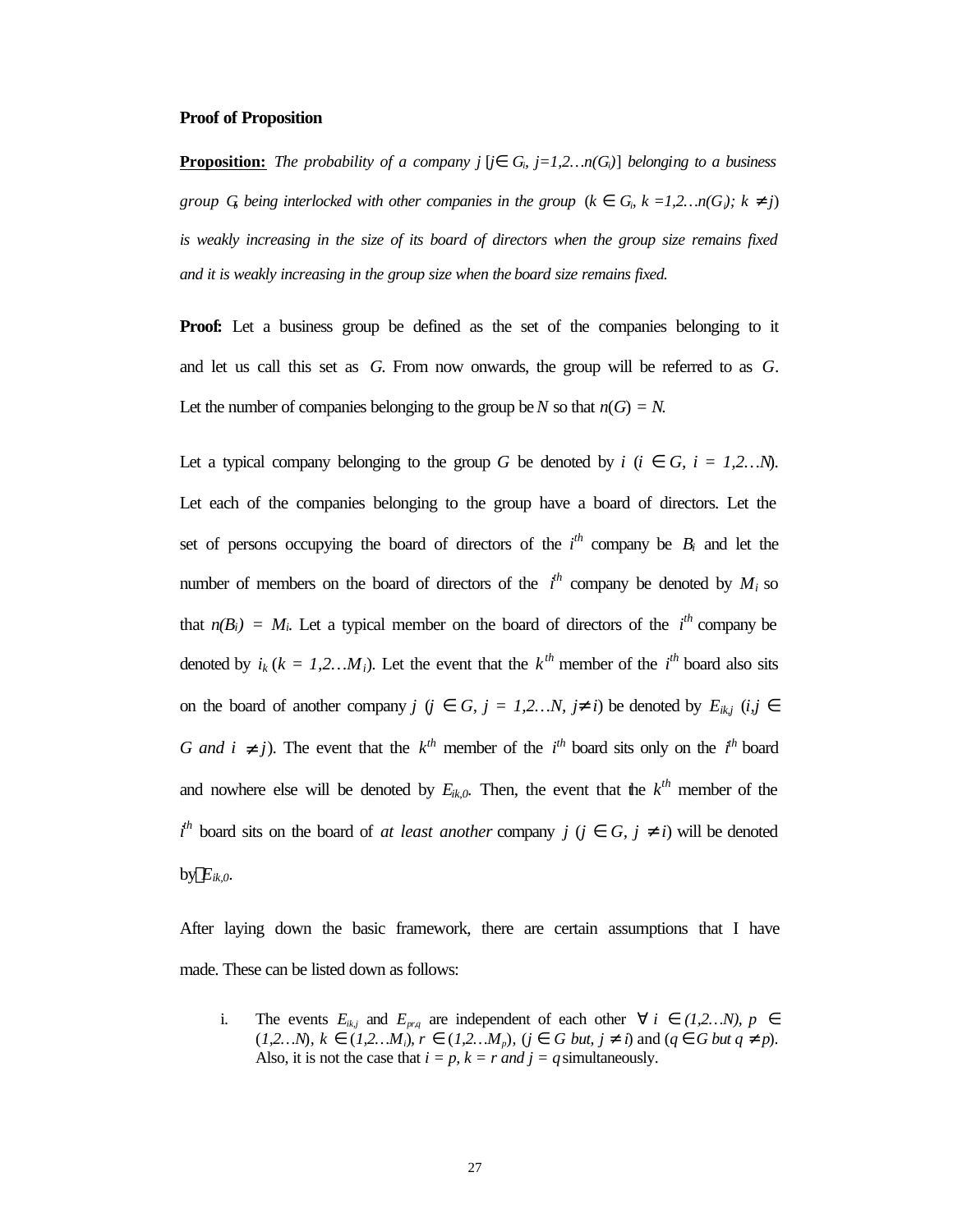- ii. The events  $E_{ik,0}$  and  $E_{pr,0}$  are independent of each other " *i*  $\tilde{I}$  (*1,2…N*)*, p*  $\tilde{I}$  $(1,2...N)$ ,  $k \in \mathbf{\hat{I}}$   $(1,2...M)$ ,  $r \in \mathbf{\hat{I}}$   $(1,2...M)$ , Also, it is not the case that  $i = p$ ,  $k = r$ simultaneously.
- iii. The probability of the event  $E_{ik,j}$ ,  $P(E_{ik,j}) = q$  " *i*  $\overline{I}$  (1,2…N),  $k \overline{I}$  (1,2…M<sub>*i*</sub>), and  $j\tilde{I}$  *G but,*  $j^1$  *i.*
- iv. The probability of the event  $\overline{E}_{ik,0}$ ,  $P(E_{ik,0}) = p_N$  " *i*  $\hat{I}$  (*1,2…N*),  $k \hat{I}$  (*1,2…M<sub>i</sub>*) when the number of companies in the group *G* is *N*.

We start by keeping the number of companies in the group *G* (the size of the group) fixed at *N* and allow the board size of each company to vary. Then, given assumptions i-iv, it is clear that when the board size of a company  $i$  ( $i = 1, 2...N$ ) is equal to  $M_i$ , the company  $i$  will be interlocked when at least one member of the board of *i* also sits on the board of at least another company *j* (*j*  $\hat{I}$  *G but, j* <sup>1</sup> *i*). Denoting the probability that company *i* will be interlocked when its board size is  $M_i$  by  $P(M_i)$ , we have

*P(M<sup>i</sup> ) = P(the company i is interlocked)*

*or, P(Mi) = P* (*Co\_interlock > 0*)

*or,*  $P(M_i) = P$  [At least one member of the board of i sits on the board of at least another company *j*,  $(i,j \hat{\mathbf{I}} G but, i^1 j)$ 

$$
or, P(M_i) = P(\bigcup_{k=1}^{M_i} \overline{E_{ik,0}})
$$
\n
$$
= \sum_{k=1}^{M_i} P(E_{ik,j}) + \sum_{k=1}^{M_i} \sum_{l=1}^{M_i} P(E_{ik,j} \cap E_{il,j}) - \sum_{k=1}^{M_i} \sum_{l=1}^{M_i} \sum_{m=1}^{M_i} P(E_{ik,j} \cap E_{il,j} \cap E_{im,j}) + .... + (-1)^{M_i-1} P(\bigcap_{k=1}^{M_i} E_{ik,j})
$$
\n
$$
= M_i p_N^{-M_i} C_2 p_N^{-2} + M_i C_3 p_N^{-3} - .... + (-1)^{M_i-1} p_N^{-M_i}
$$
\n(A.2)

If now, the size of the board is increases from  $M_i$  to  $(M_i + 1)$ , then the probability that the company has an interlock is (by a similar logic as the one used in the derivation of Equation (A.2)

$$
P(M_i + 1) = (M_i + 1) p_N - {}^{M_i + 1}C_2 p_N^2 + {}^{M_i + 1}C_3 p_N^3 - \dots + (-1)^{M_i} p_N^M{}^{i+1}
$$
 (A.3)

Subtracting equation (A.2) from equation (A.3):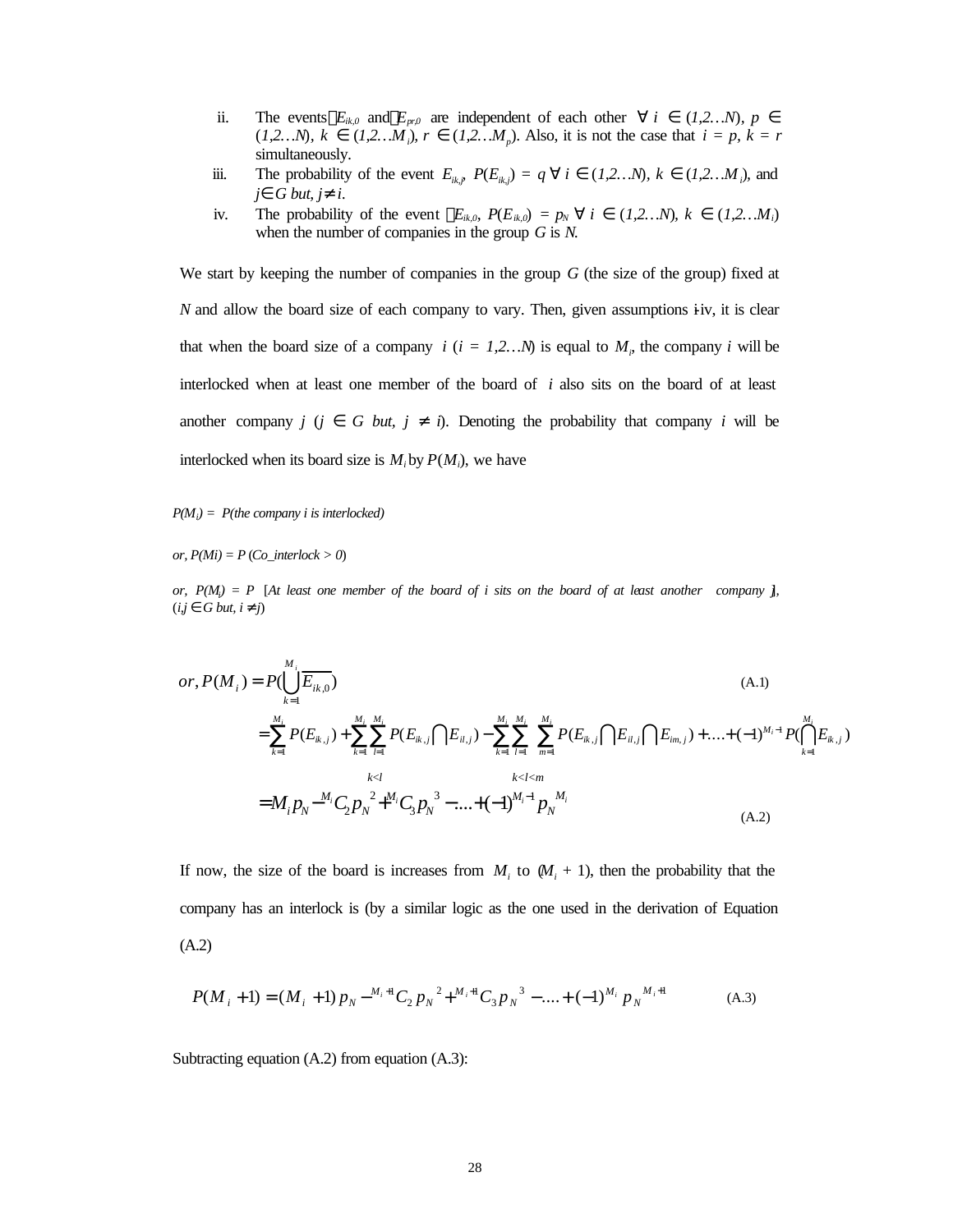$$
P(M_i+1) - P(M_i) = p_N - M_i p_N^2 + \frac{M_i (M_i-1)}{2!} p_N^3 - \frac{M_i (M_i-1)(M_i-2)}{3!} p_N^4 + \dots + (-1)^{M_i} p^{M_i+1}
$$
  
=  $p_N [1-M_i p_N + \frac{M_i (M_i-1)}{2!} p_N^2 - \frac{M_i (M_i-1)(M_i-2)}{3!} p_N^3 + \dots + (-1)^{M_i} p_N^{M_i}]$   
=  $p_N (1-p_N)^{M_i}$  (A.4)

From Equation (A.4), it is clear that  $P(M_i+1) - P(M_i) \ge 0$  and it will be strictly greater than zero when  $p_N$  >> 0 for any company *i* (*i***Î***G*, *i*=1,2...*N*). Thus, the probability that company *i* is interlocked is weakly increasing in company *i*'s board size when the number of companies in the group remains fixed.

Now, if we allow the group size to vary but keep the board size of the  $i^h$  company fixed at  $M_i$  $(i = 1, 2...N)$ , then

$$
P(\overline{E_{ik,j}}) = \sum_{i=1}^{N} P(E_{ik,j}) - \sum_{i=1}^{N} \sum_{i=1}^{N} P(E_{ik,j} \cap E_{ik,s}) + \sum_{i=1}^{N} \sum_{i=1}^{N} \sum_{i=1}^{N} P(E_{ik,j} \cap E_{ik,s} \cap E_{ik,t}) - \dots + (-1)^{N-1} P(\bigcap_{i=1}^{N} E_{ik,j})
$$
\n(A.5)

$$
P(\overline{E_{ik,0}}) = (N-1)q^{-N-1}C_2q^2 + N^{-1}C_3q^3 - \dots + (-1)^{N-2}q^{N-1}
$$
  
= 1 - [1 - (N-1)q + N^{-1}C\_2q^2 - N^{-1}C\_3q^3 + \dots + (-1)^{N-3}q^{N-1}]  
= 1 - (-1)^{-2}[1 - (N-1)q + N^{-1}C\_2q^2 - N^{-1}C\_3q^3 + \dots + (-1)^{N-1}q^{N-1}]

 $= 1 - (1 - q)^{N-1}$ 

Thus,

$$
p_N = 1 - (1 - q)^{N-1}
$$
 (A.6)

Now, if the group size is increased from *N* to (*N*+1), then

$$
p_{N+1} = 1 - (1 - q)^N \tag{A.7}
$$